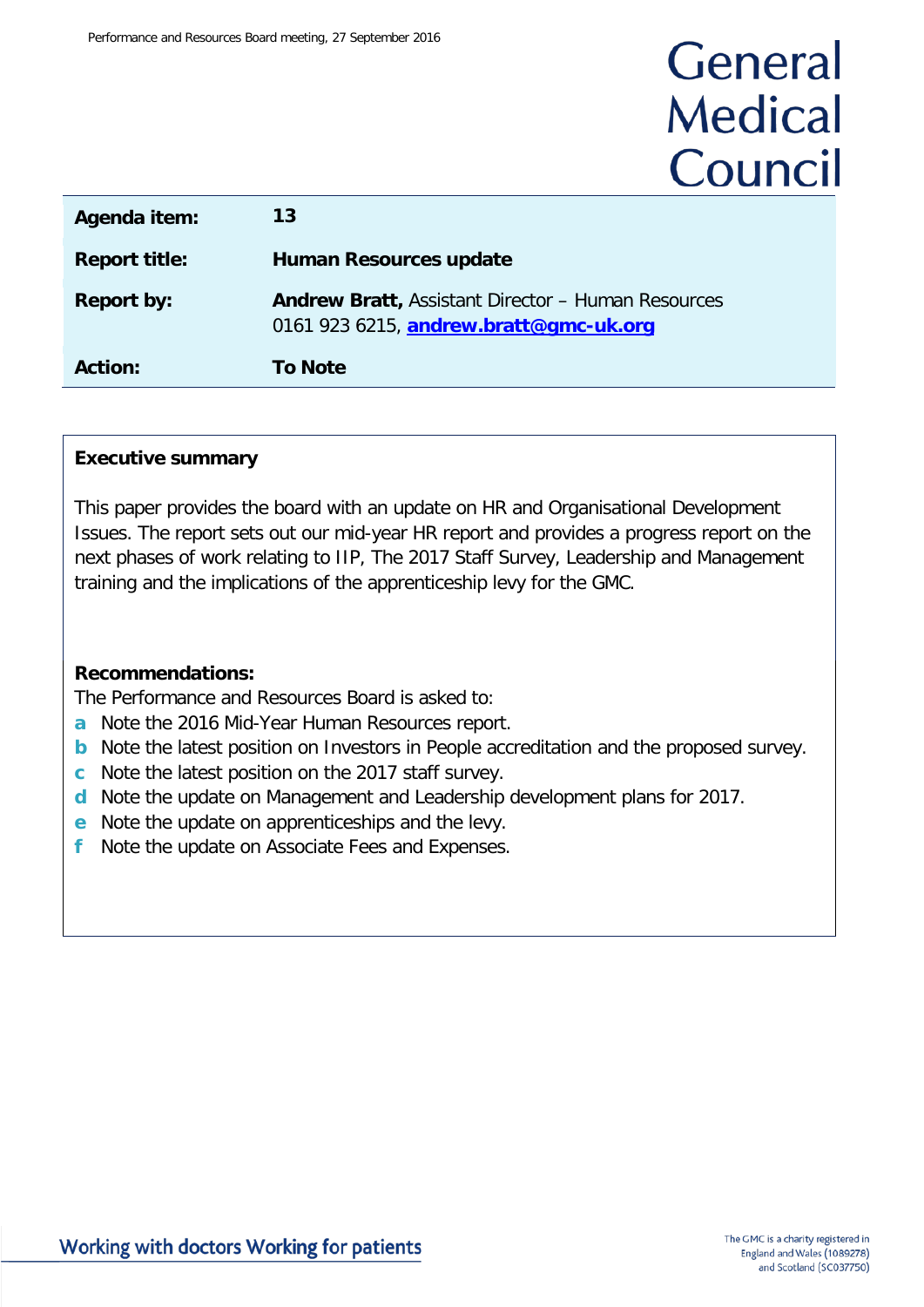### **Mid-Year Report**

- **1** The Board receives two reports a year on our main employment monitoring data and trends with the annual report goes forward to Council. The mid-year update is set out (Annex A). The mid-year report covers a period of significant recruitment activity and increased turnover as a result of the Change Programme.
- **2** While the first six months of 2016 may be atypical we have seen two previously reported trends become more marked. These are the high level of Black and Minority Ethnic candidate applications not feeding through to appointment and the increasing proportion of female applications as our recruitment process proceeds.

### **Investors in People**

- **3** We have been working towards Investors in People (IIP) accreditation as part of our 2016 work programme. The new and updated standard (Annex B) links well with our work on values, continuous improvement and diversity and will provide a level of external accreditation. An initial independent assessment of our existing practices indicate we are at the required standard for accreditation and close to a 'silver' rating.
- **4** The next stage of the process is a survey of staff views which we will complete in October/November 2016.

### **Staff Survey**

**5** Our IIP survey will be delivered well in advance of our full staff survey due in 2017. The specification is being developed now and we plan to source a provider that can offer shorter tracking surveys between our biannual all staff surveys.

### **Management and Leadership Development**

**6** In line with the IIP standards and the Change Programme requirements we will be developing our management and leadership training and support. Following the success of the online induction curriculum, we will be introducing an online curriculum for managers as part of a series of complimentary work-streams. These cover formal training programmes for new and existing managers, a range of on-line support and our commitment to 360 feedback for all managers and this will be a significant aspect of our 2017 Learning and Organisational Development work.

### **Apprenticeships**

**7** The GMC has an established apprenticeship programme. We anticipate this continuing, but will need to review our arrangements as the levy and its supporting framework becomes operational. Given the significant financial implications we need to review our existing provision and future options to ensure we maximise the opportunities to secure funding. This is likely to mean a wider range of apprenticeship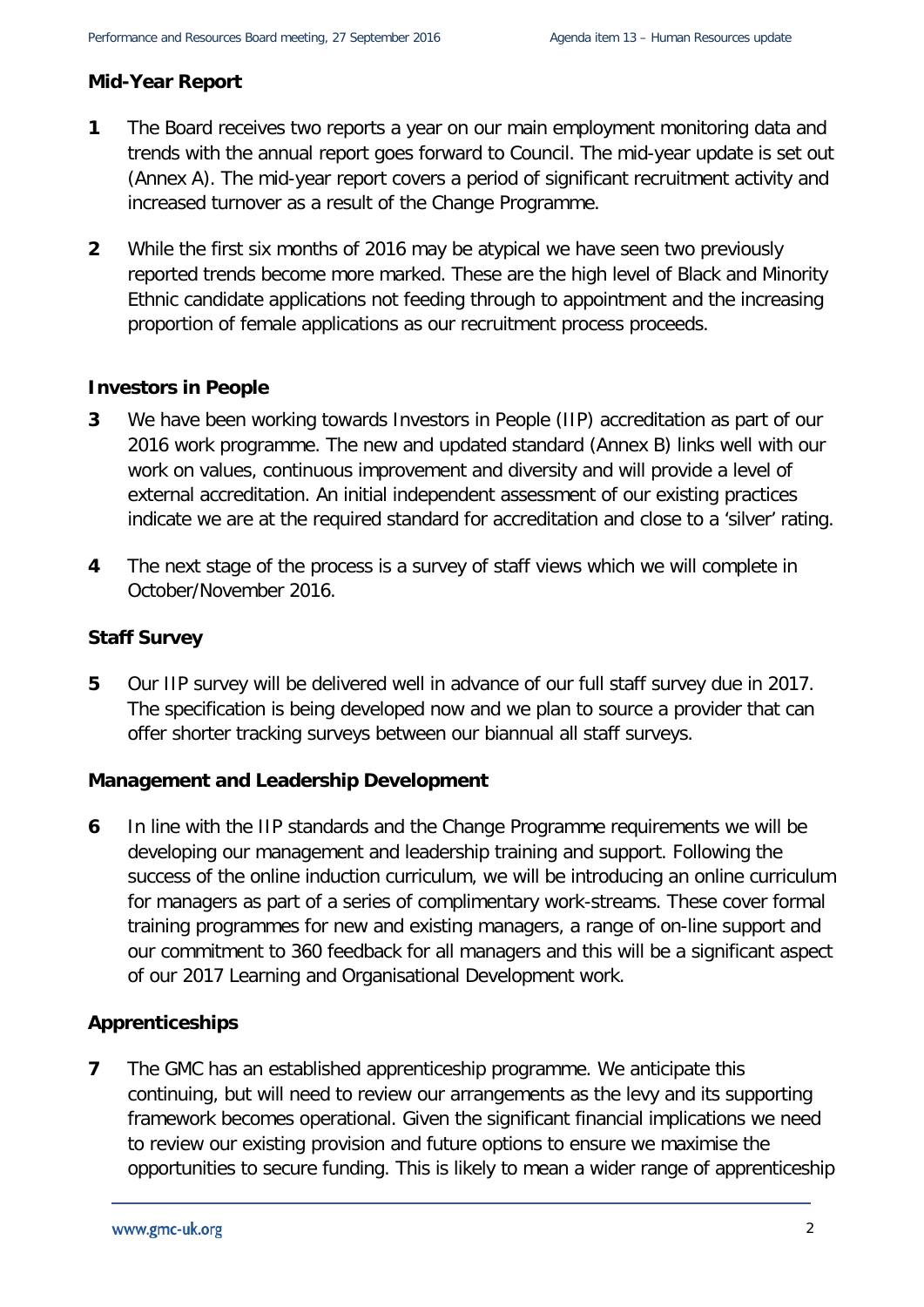routes being developed across the organisation including degree and post-graduate level programmes.

**8** We are at a very early stage in this process but there is a potentially significant impact on our future approach to recruitment and training. An overview is set out in Annex C.

### **Associates Fees and Expenses**

**9** At its meeting on 3 March 2015, the Board endorsed updated policies relating to Associate Fees and expenses. It was agreed that the new arrangement would be monitored and the Board updated in due course. Finance and the Associates team have not identified or had reported any issues or concerns about the new arrangements, there have been no complaints and we have not identified any operational issues a result of the new arrangements.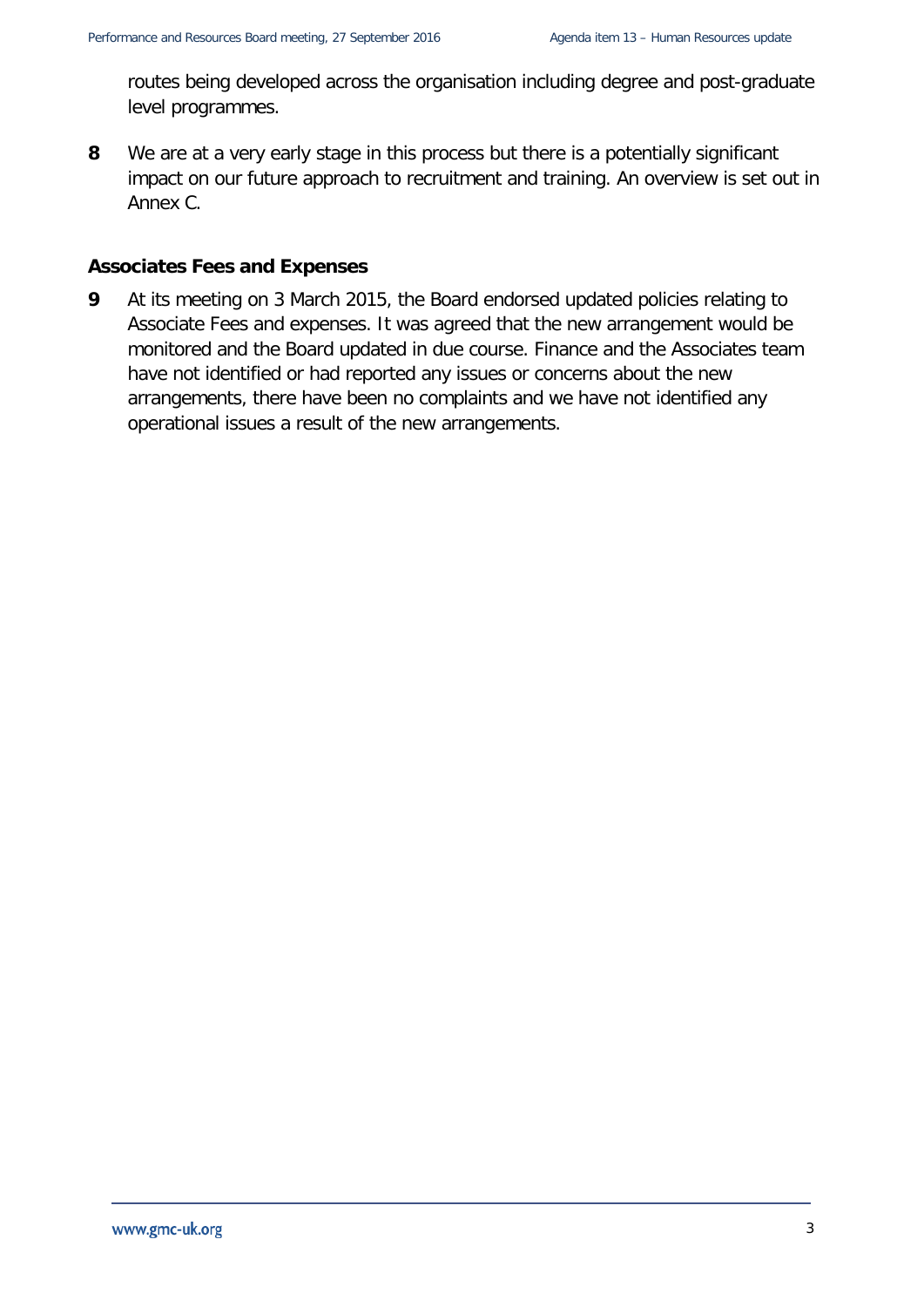# **General Medical** Council

### **13 – Human Resources update**

### **13 - Annex A**

### **Human Resources Report – January to June 2016**

### **Equality and Diversity**

- **1** Our aim as an employer, set out in our E&D Strategy is to achieve a diverse workforce at all levels. Our strategy sets out three commitments as a fair employer:
	- We will treat everyone who works for us fairly and with dignity and respect. We will ensure that our employment arrangements support our aspirations.
	- We will work towards being a more diverse workforce at all levels of our organisation. We will consider what this means for developing our staff and their progression, and for how we promote ourselves as an employer in the locations in which we operate.
	- We will continue to collect equality and diversity data on our recruitment processes and on our workforce to inform our work and ensure transparency.
- **2** Our recruitment and promotion practices are central to achieving a more diverse and balanced workforce. This annex sets out detailed information on our January to June 2016 recruitment and promotion patterns. Overall the GMC has seen very little change to its overall workforce profile, but there are some important trends. Female applicants increase their representation as our recruitment process proceeds. While the gender balance on 30 June 2016 for this group does not reflect our total workforce (which is 63% female) the percentage of women in senior roles has increased from 36% on 31 December 2014 to 48% on 30 June 2016.

### **Monitoring and Transparency**

- **3** Our data monitoring and analysis has expanded significantly in recent years and covers all diversity strands. All recruitment campaigns are monitored at each stage.
- **4** Our staff survey also provides data by each diversity strand and our surveys include a range of diversity related questions. Diversity issues are a standing item at our staff forum meetings.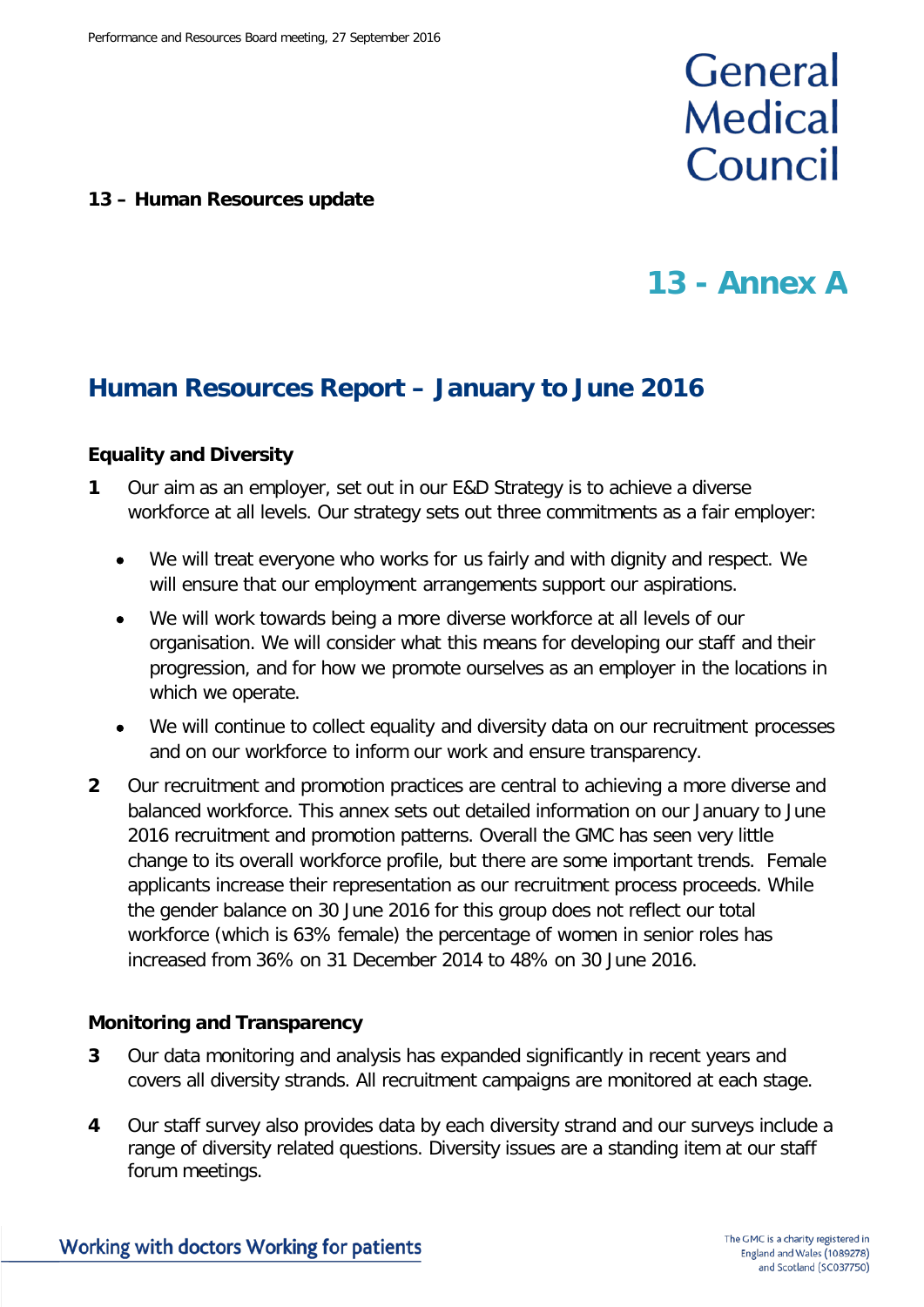### **5 Recruitment**

### **5.1** Diversity Strand

| <b>Diversity</b>         |      | <b>Applications</b> |     | <b>1st Interview</b> | 2nd Interview |        | <b>Offer</b> |        |
|--------------------------|------|---------------------|-----|----------------------|---------------|--------|--------------|--------|
| <b>BME</b>               | 555  | 26.90%              | 118 | 16.88%               | 18            | 10.53% | 11           | 8.33%  |
| Non BME                  | 1434 | 69.51%              | 561 | 80.26%               | 146           | 85.38% | 116          | 87.88% |
| Female                   | 1072 | 51.96%              | 393 | 56.22%               | 100           | 58.48% | 86           | 65.15% |
| Male                     | 954  | 46.24%              | 297 | 42.49%               | 68            | 39.77% | 44           | 33.33% |
| <b>Disabled</b>          | 129  | 6.25%               | 48  | 6.87%                | 7             | 4.09%  | 9            | 6.82%  |
| Caring<br>Responsibility | 307  | 14.88%              | 98  | 14.02%               | 31            | 18.13% | 19           | 14.39% |

### **5.2** Internal Recruitment

|                      | 2015 | 2016 (Jan-Jun) |
|----------------------|------|----------------|
| Temporary Transfers* |      | 39             |
| <b>Promotions</b>    | 85   | 40             |

The numbers reported above for Temporary Transfers and Promotions are based on when the staff member started the post (not when they were appointed).

\* Temporary Transfers includes temporary transfers at the same grade, and temporary promotions.

From January – June 2016 there were:

- 40 internal promotions (3 BME, 21 female)
- 39 temporary promotions (5 BME, 28 female)
- 25 employees transferred to alternative roles (at the same level through a recruitment process) (3 BME, 16 female)

|                               | 2015             | 2016 (Jan-Jun) |
|-------------------------------|------------------|----------------|
| <b>Number of campaigns</b>    | 253              | 136            |
| <b>Number of applications</b> | 4208             | 2063           |
| Average time to Offer         | 36.54 days       | 35.99 days     |
| <b>Average time to Start</b>  | 68.61 days       | 53.46 days     |
| Number of new joiners         | 220 (217.59 FTE) | 71 (69.80 FTE) |

### **5.3** Recruitment key stats

**5.4** Applications by ethnicity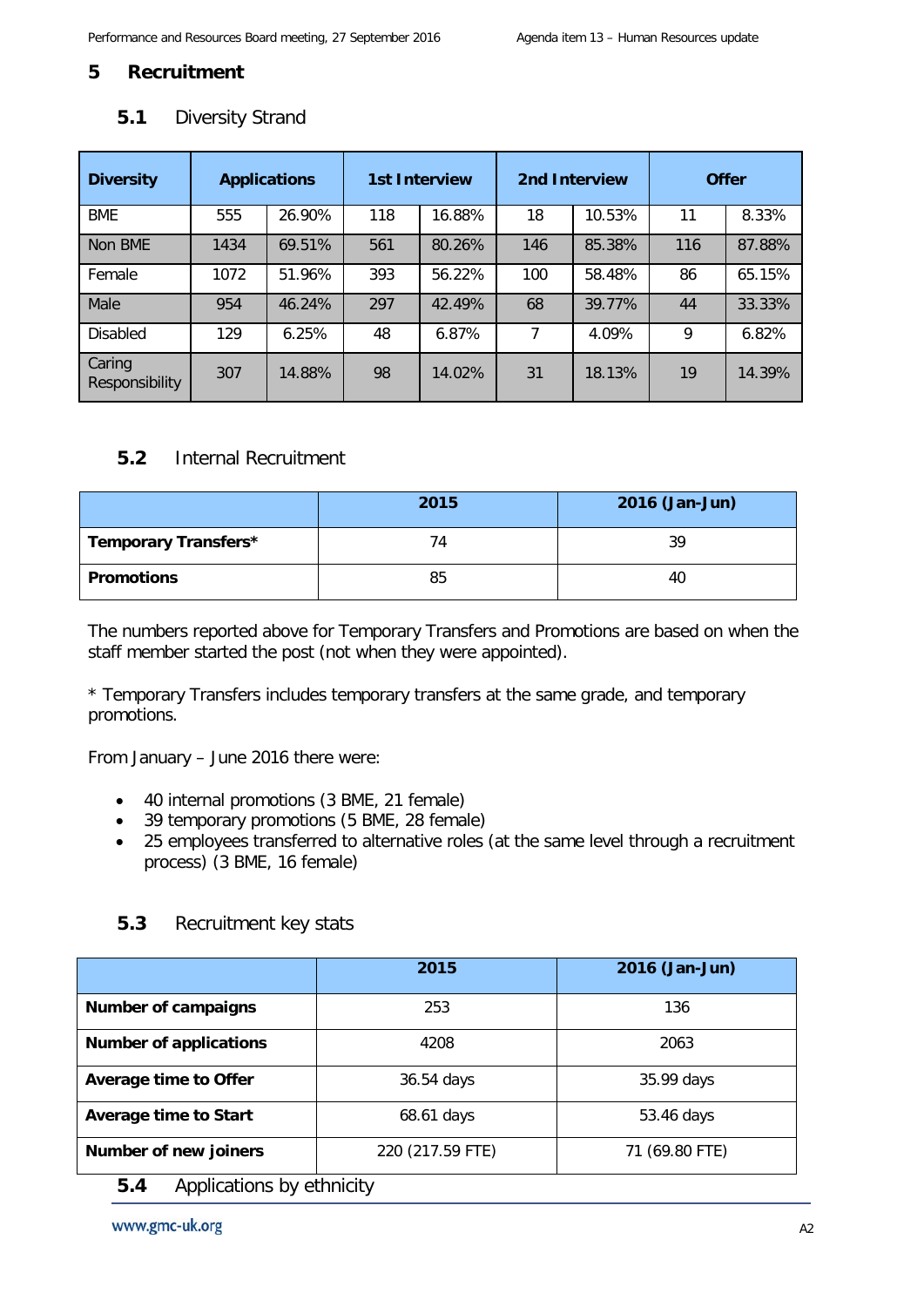

### **Overall ethnicity - Applications**

- There has been only a minor change in the percentages of applications by ethnicity status from the end of 2015.
- The number of BME applications is greater than the BME GMC workforce population (approximately 12.5% of the workforce), which shows the GMC is attracting a good proportion of BME candidates at the application stage.



#### **Applications by Location**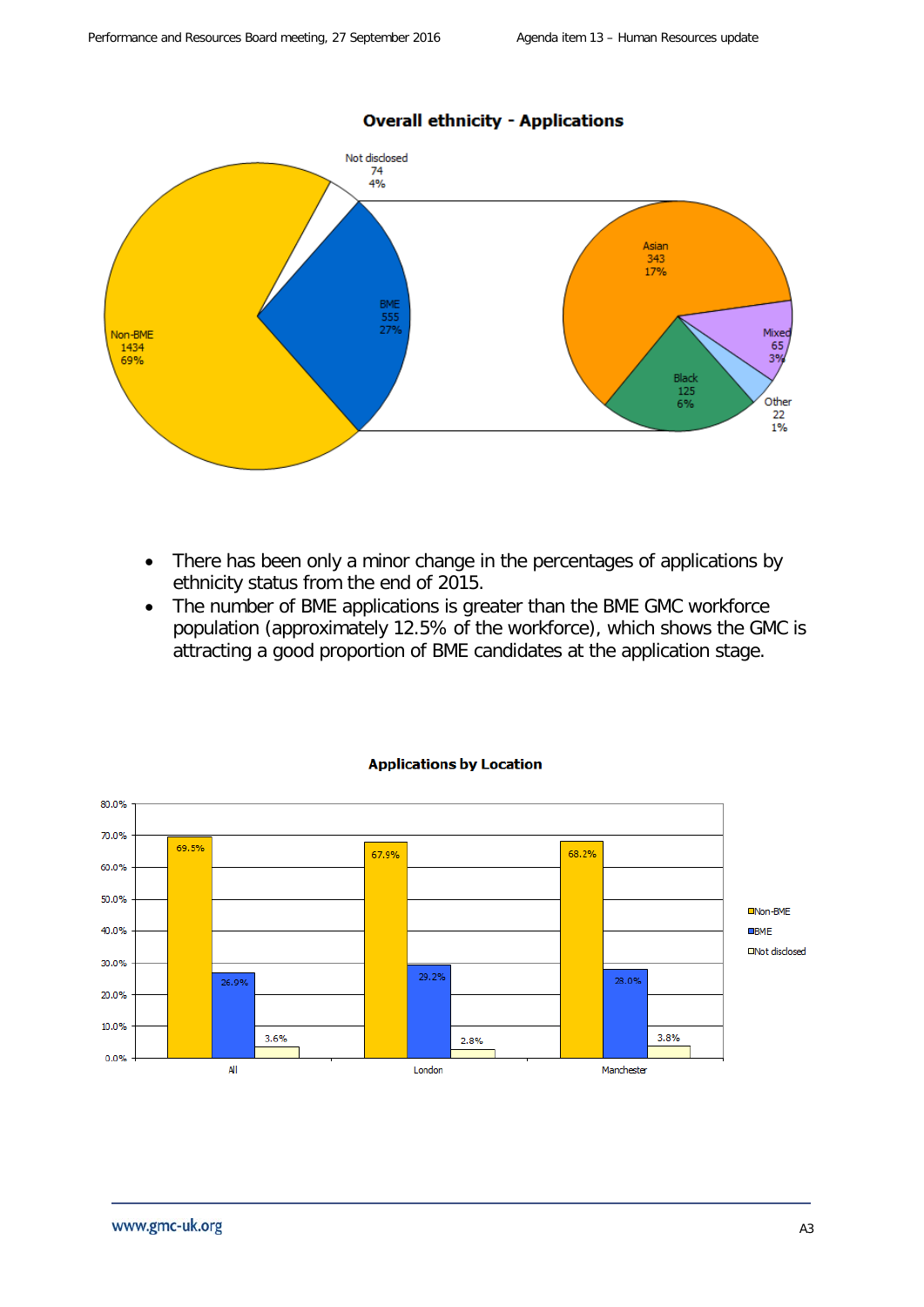**Applications by Recruitment Stage** 

(NB Second Interviews are not held for every position)



- During January-June 2016 BME offers have decreased to 8.3% (15.08% at the end of 2015).
- **5.5** Applications by gender



### Recruitment Stage - Candidates by Gender

• At the end of 2015 36.9% of offers were to male candidates, during the first half of 2016 this has decreased to 33.3%.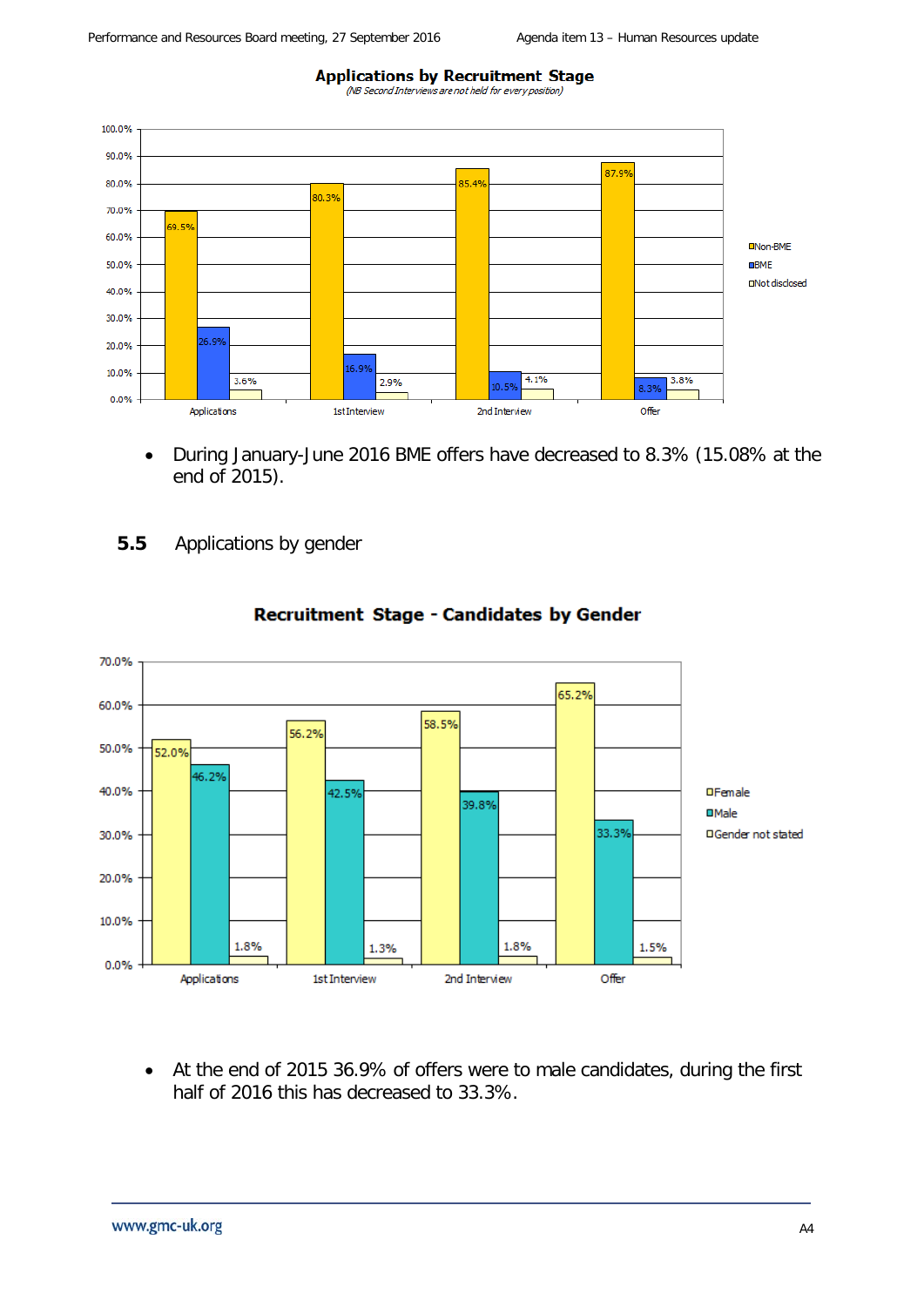### **5.6** Applications by age



#### **Recruitment Age Range by Stage**

### **5.7** Applications by disability



### **Recruitment - Disability by Stage**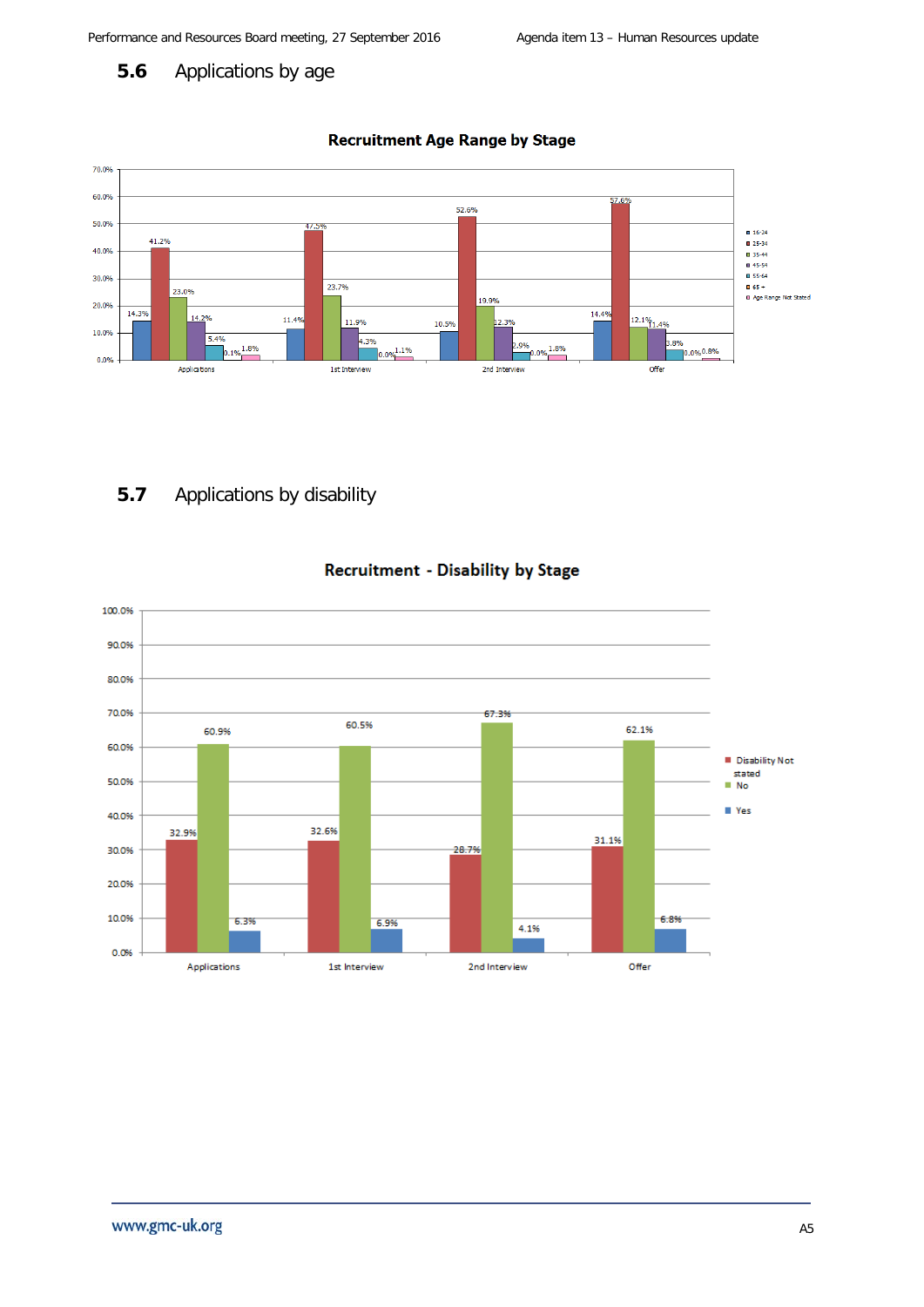### **5.8** Applications by religious belief



### **Applications by Religious Belief**

**Candidates by Religious Belief** 

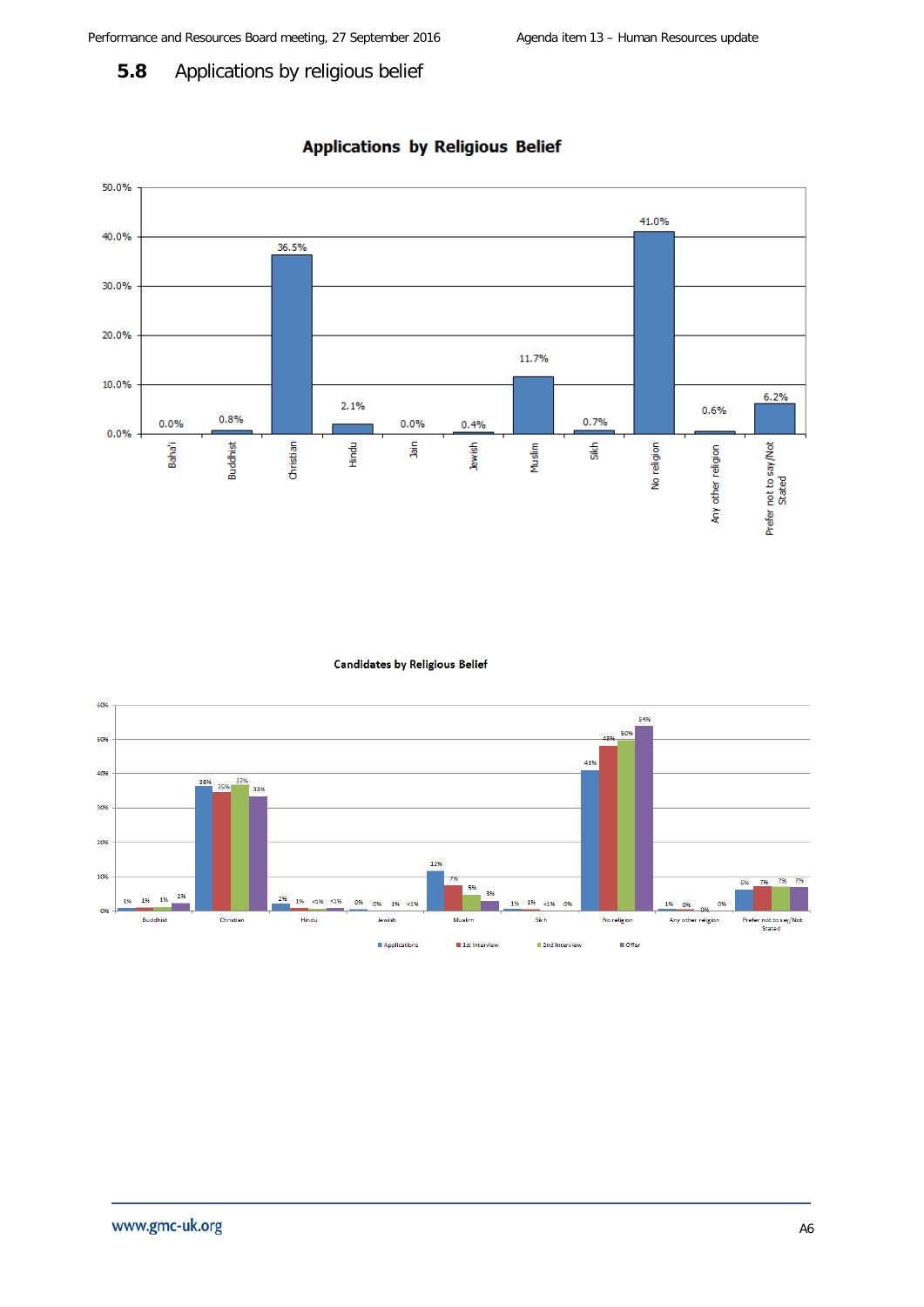### **5.9** Applications by sexual orientation



Recruitment - Sexual Orientation by Stage

### **5.10** Applications by caring responsibility



### **Recruitment - Caring by stage**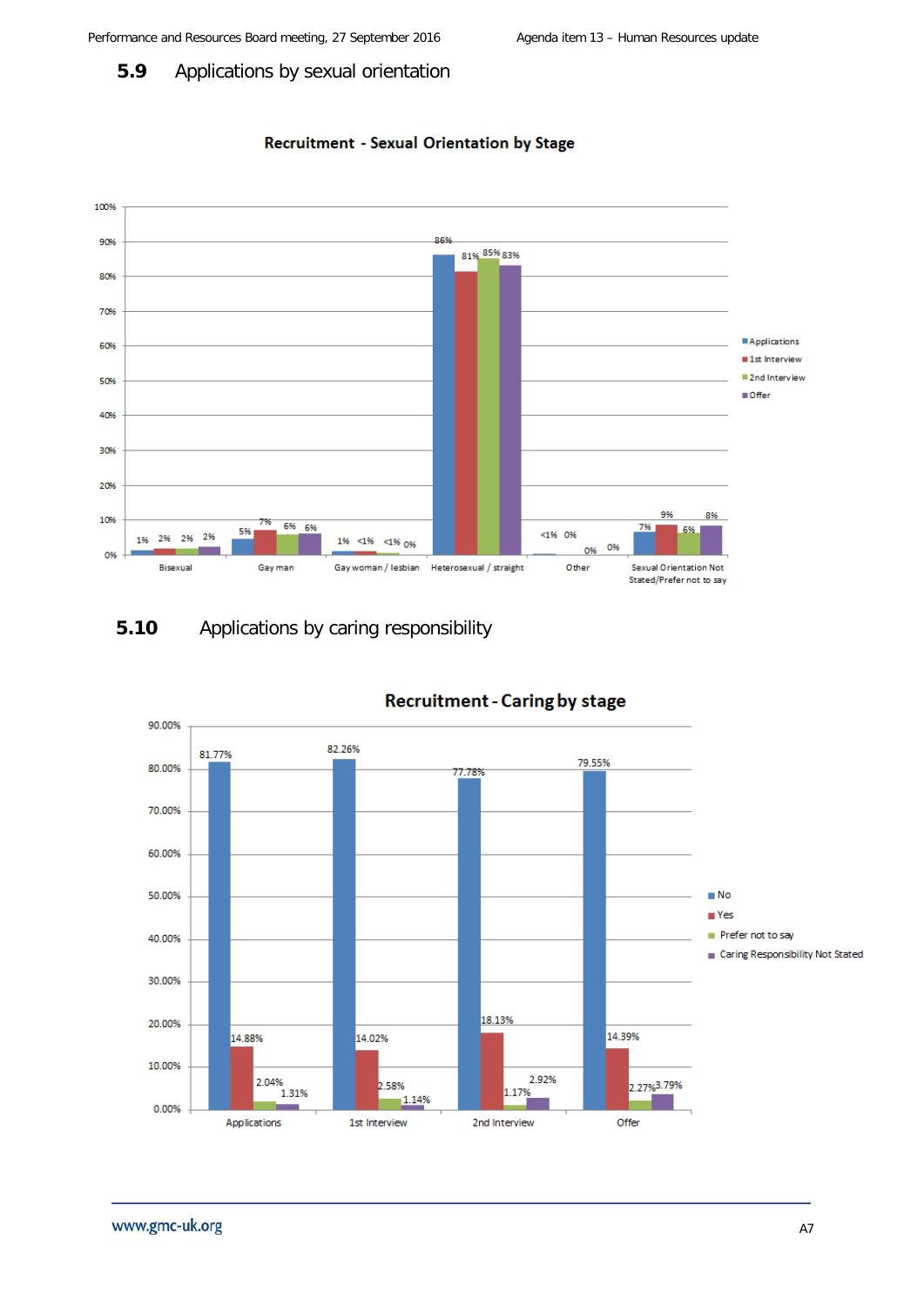### **6 Workforce Profile**

### **6.1** Ethnicity compared to local populations

|                        | <b>GMC</b><br>London | London<br>Population* | <b>GMC</b><br><b>Manchester</b> | Manchester<br>Population* | North West<br>Population* | <b>AII GMC</b> |
|------------------------|----------------------|-----------------------|---------------------------------|---------------------------|---------------------------|----------------|
| Asian                  | 11.01%               | 18.49%                | 6.61%                           | 17.09%                    | 6.20%                     | 7.47%          |
| <b>Black</b>           | 5.29%                | 13.32%                | 1.32%                           | 8.64%                     | 1.39%                     | 2.07%          |
| Mixed                  | 4.85%                | 4.96%                 | 2.16%                           | 4.60%                     | 1.57%                     | 2.70%          |
| Not<br>responded/Other | 1.32%                | 3.44%                 | 1.68%                           | 3.06%                     | 0.63%                     | 1.62%          |
| White                  | 77.53%               | 59.79%                | 88.22%                          | 66.61%                    | 90.21%                    | 86.14%         |
| Sources:               |                      |                       |                                 |                           |                           |                |
| * 2011 Census (ONS)    |                      |                       |                                 |                           |                           |                |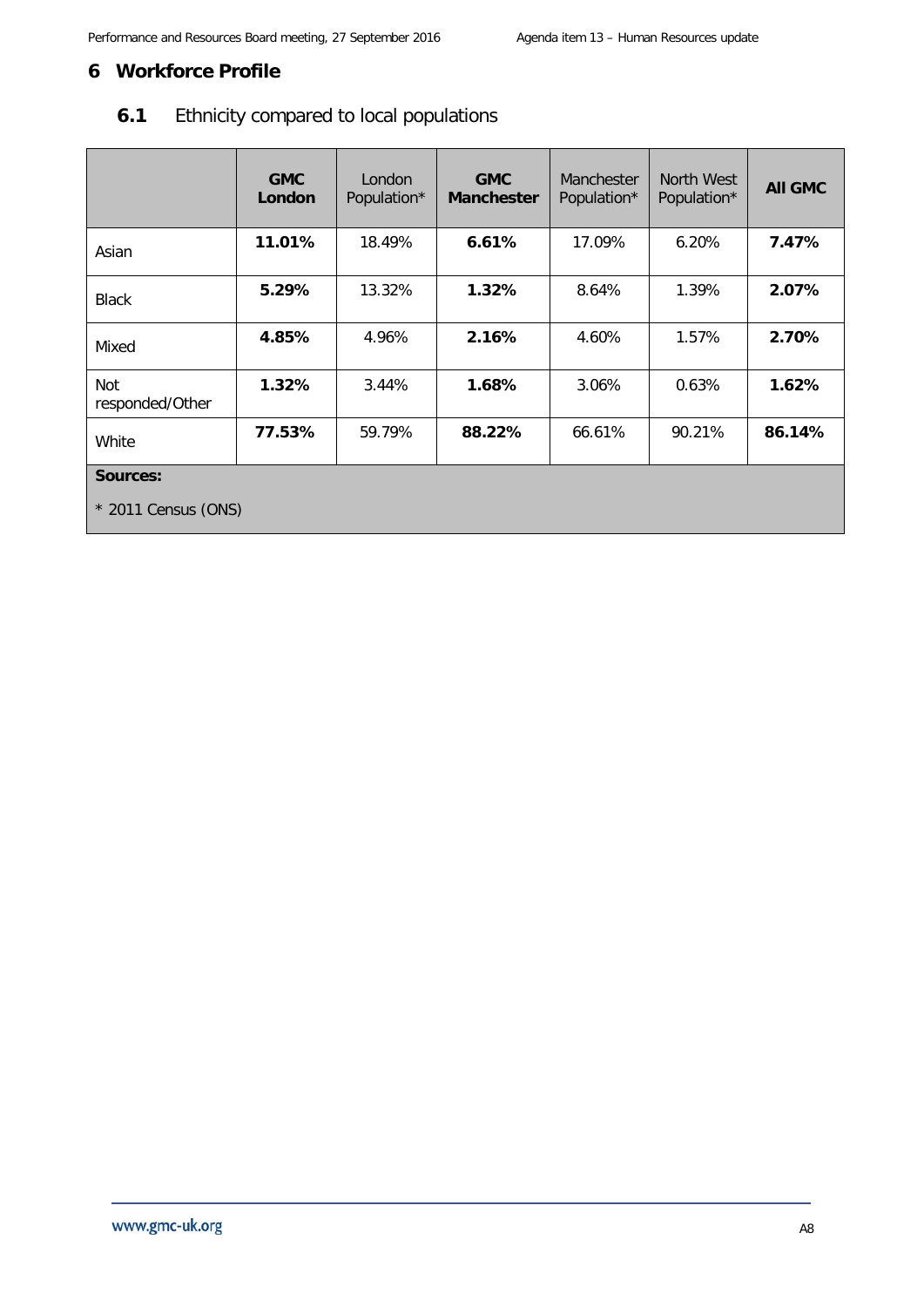**6.2** Diversity within management roles at the GMC





Diversity in management roles at 30 June 2016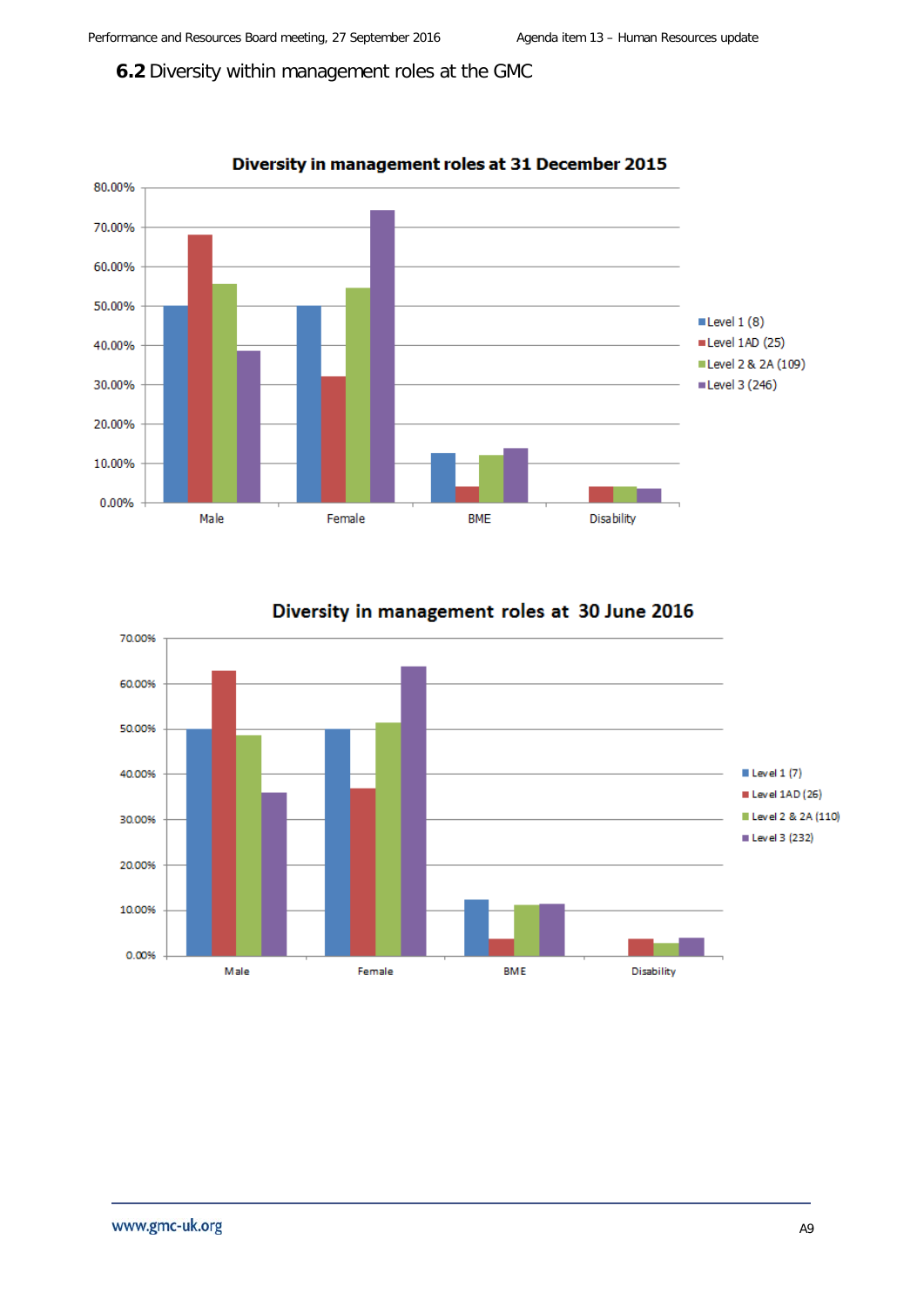### **6.3** Ethnicity

### 2015 report



GMC workforce profile - Ethnicity by Level

At June 2016



### GMC workforce profile - Ethnicity by Level

www.gmc-uk.org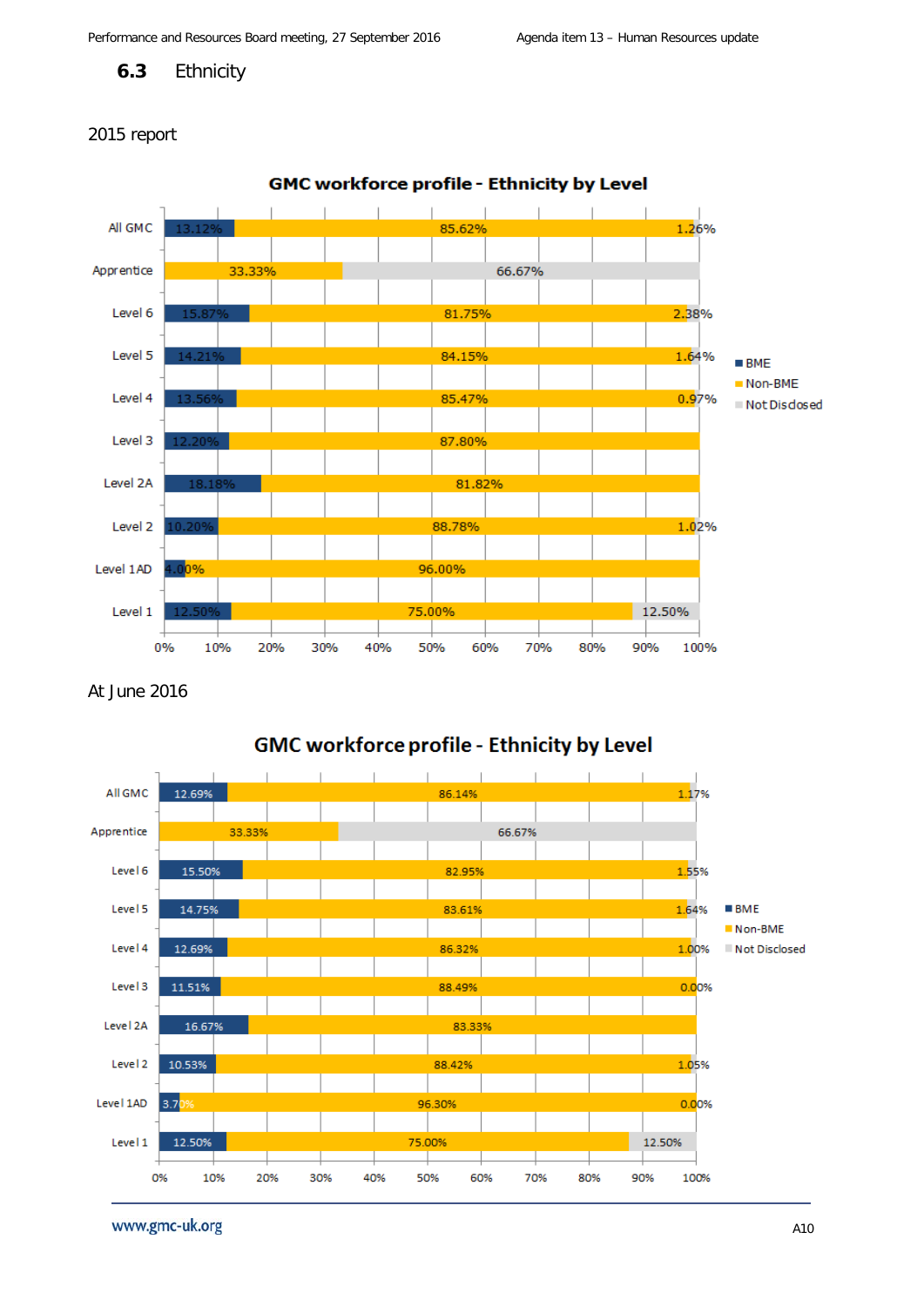### **6.4** Gender

### 2015 Report



**GMC workforce profile - Gender by Level** 

At June 2016



### GMC workforce profile - Gender by Level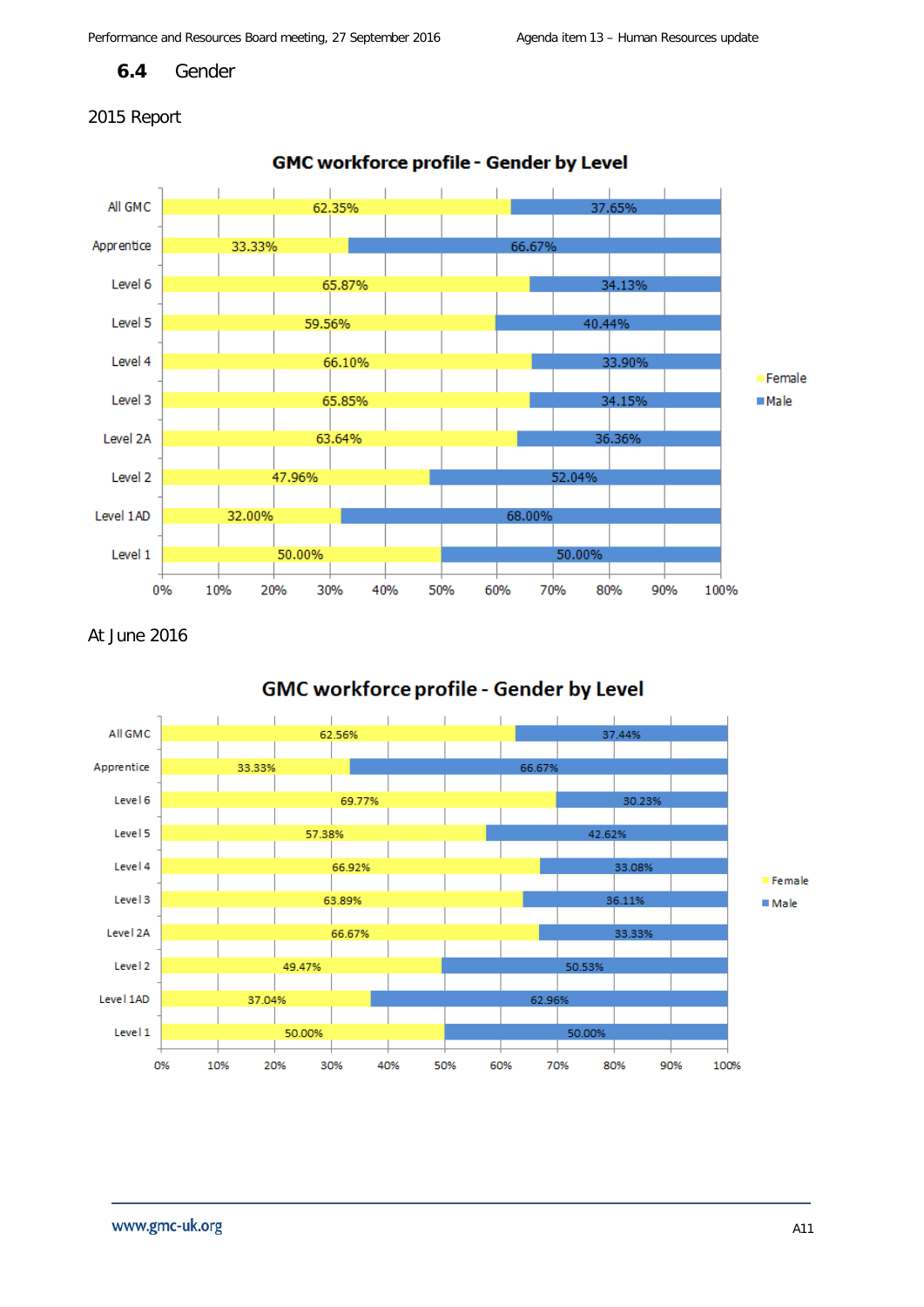### **6.5** Disability



**6.6** Age



### **GMC workforce profile - Age**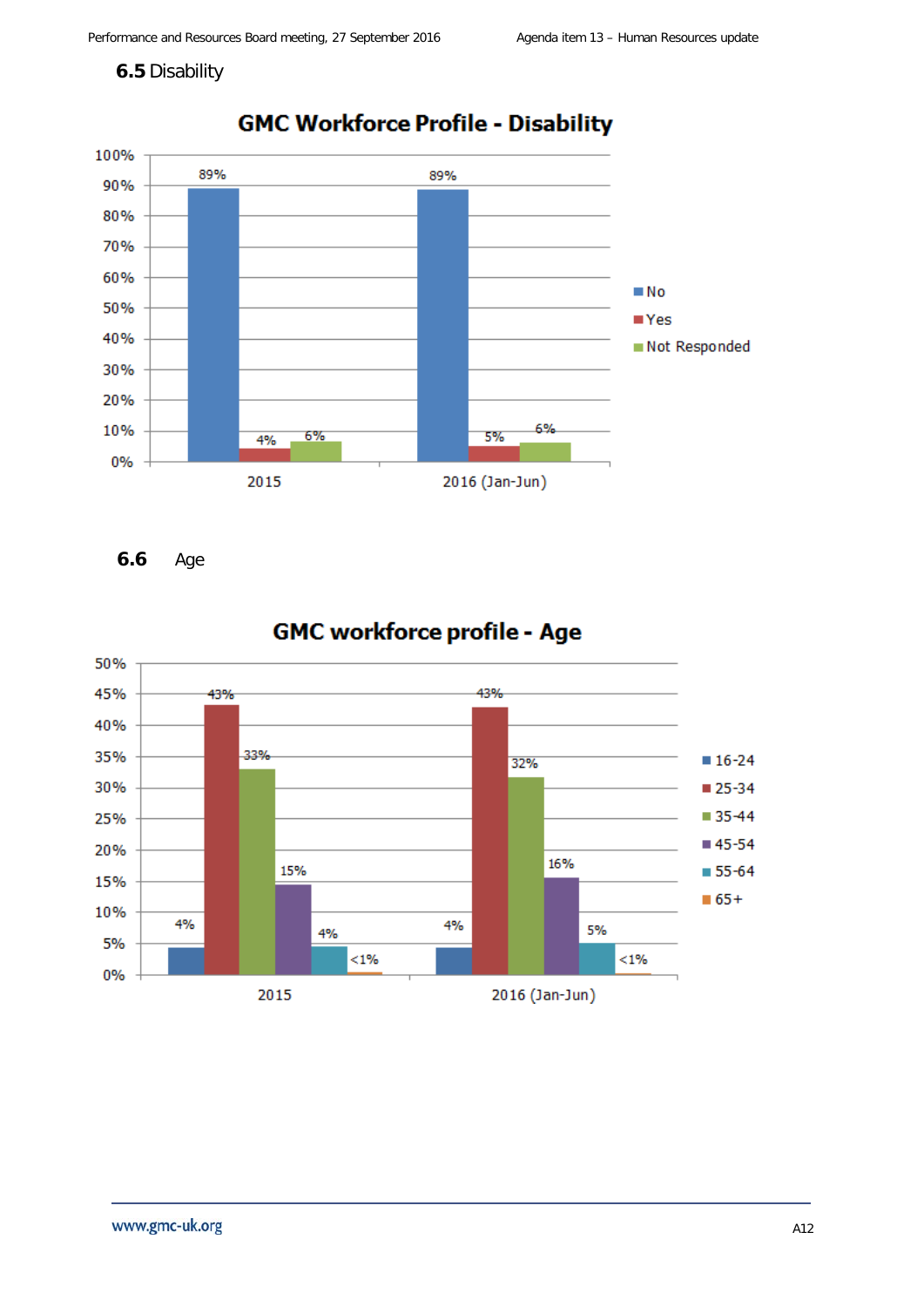### **6.7** Religious Belief

### 2015 Report



### **GMC Workforce Profile - Religious Belief**

At June 2016

### **GMC Workforce Profile - Religious Belief**

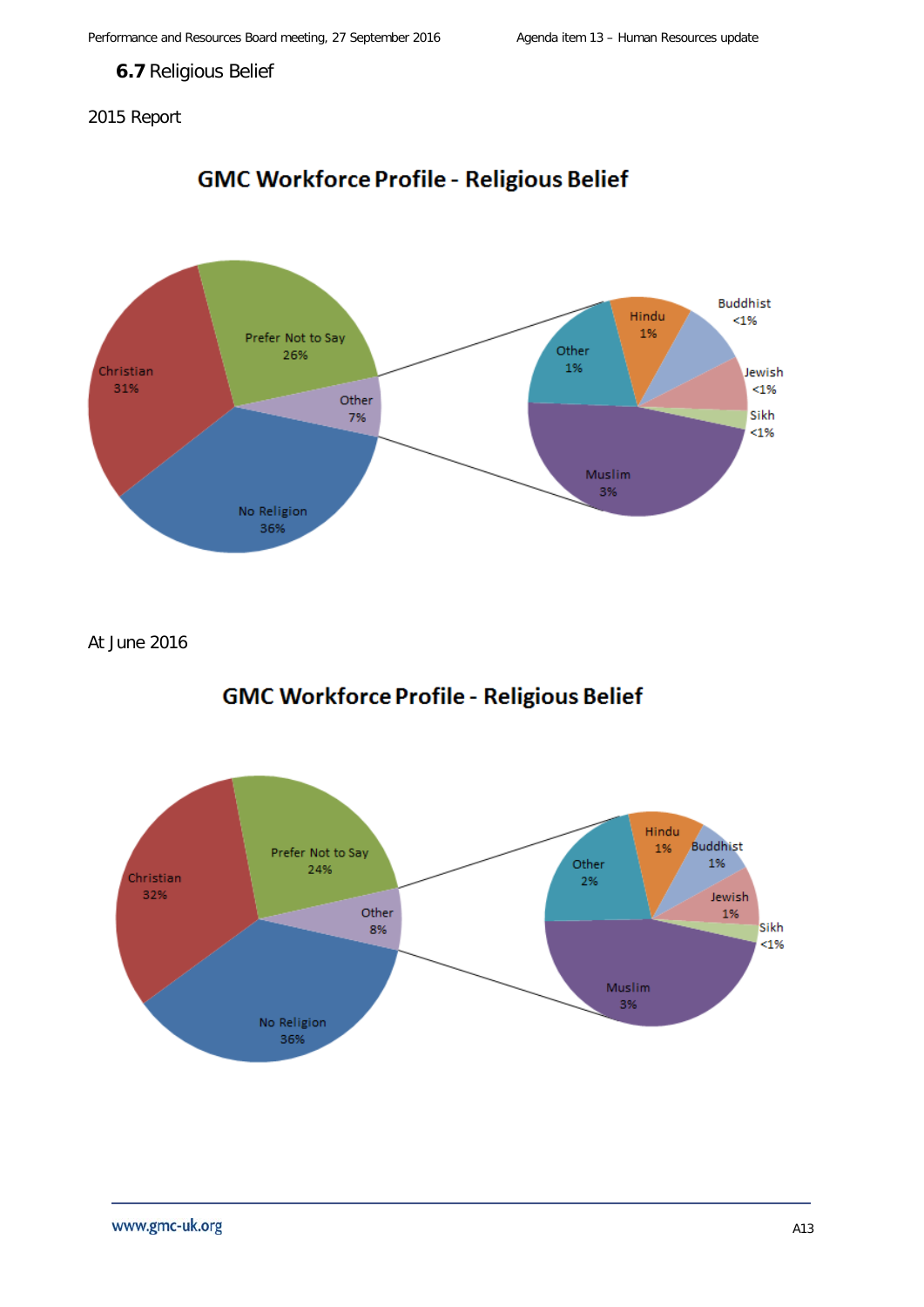### **6.8** Sexual Orientation

### 2015 Report

### **GMC Workforce Profile - Sexual Orientation**



At June 2016

### **GMC Workforce Profile - Sexual Orientation**

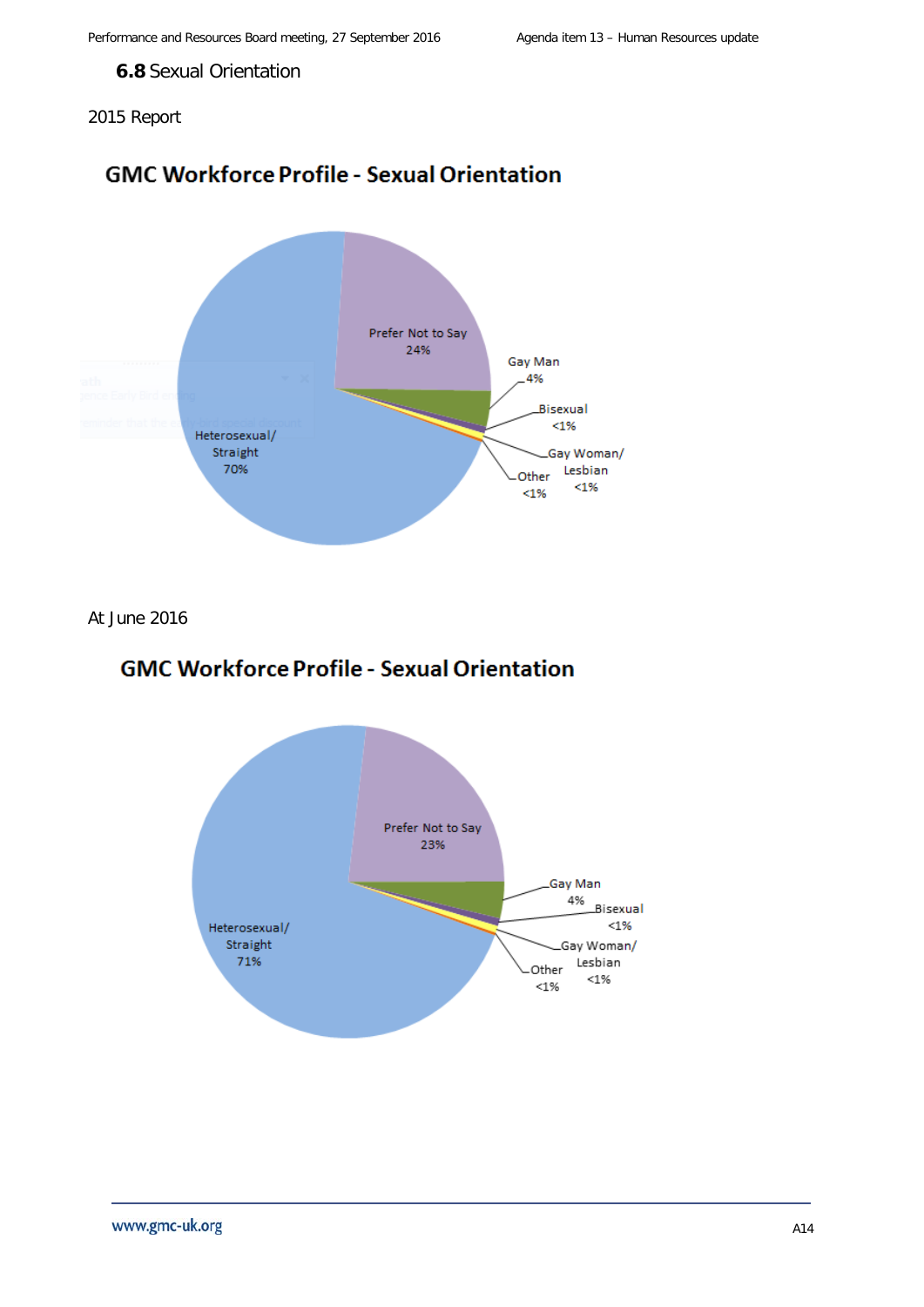### **7 Turnover and Length of Service**

### **7.1** Annual and monthly turnover for all GMC



### **Turnover and Voluntary turnover Analysis**

### **7.2** Turnover by directorate

|                                   | 2015   | 2016<br>$(Jan-Jun)$ | $2016*$ |
|-----------------------------------|--------|---------------------|---------|
| All GMC                           | 12.01% | 8.12%               | 16.24%  |
| <b>Education and Standards</b>    | 14.71% | 16.06%              | 32.12%  |
| <b>Fitness to Practise</b>        | 9.32%  | 9.20%               | 18.39%  |
| <b>MPTS</b>                       | 10.70% | 2.13%               | 4.26%   |
| <b>OCCE</b>                       | 15.97% | 11.59%              | 23.18%  |
| Registration and Revalidation     | 11.59% | 3.87%               | 7.74%   |
| Resources and Quality Assurance   | 16.42% | 7.12%               | 14.24%  |
| <b>Strategy and Communication</b> | 14.75% | 11.22%              | 22.44%  |

\* 2016 figures are predictions based on the turnover recorded during January-June.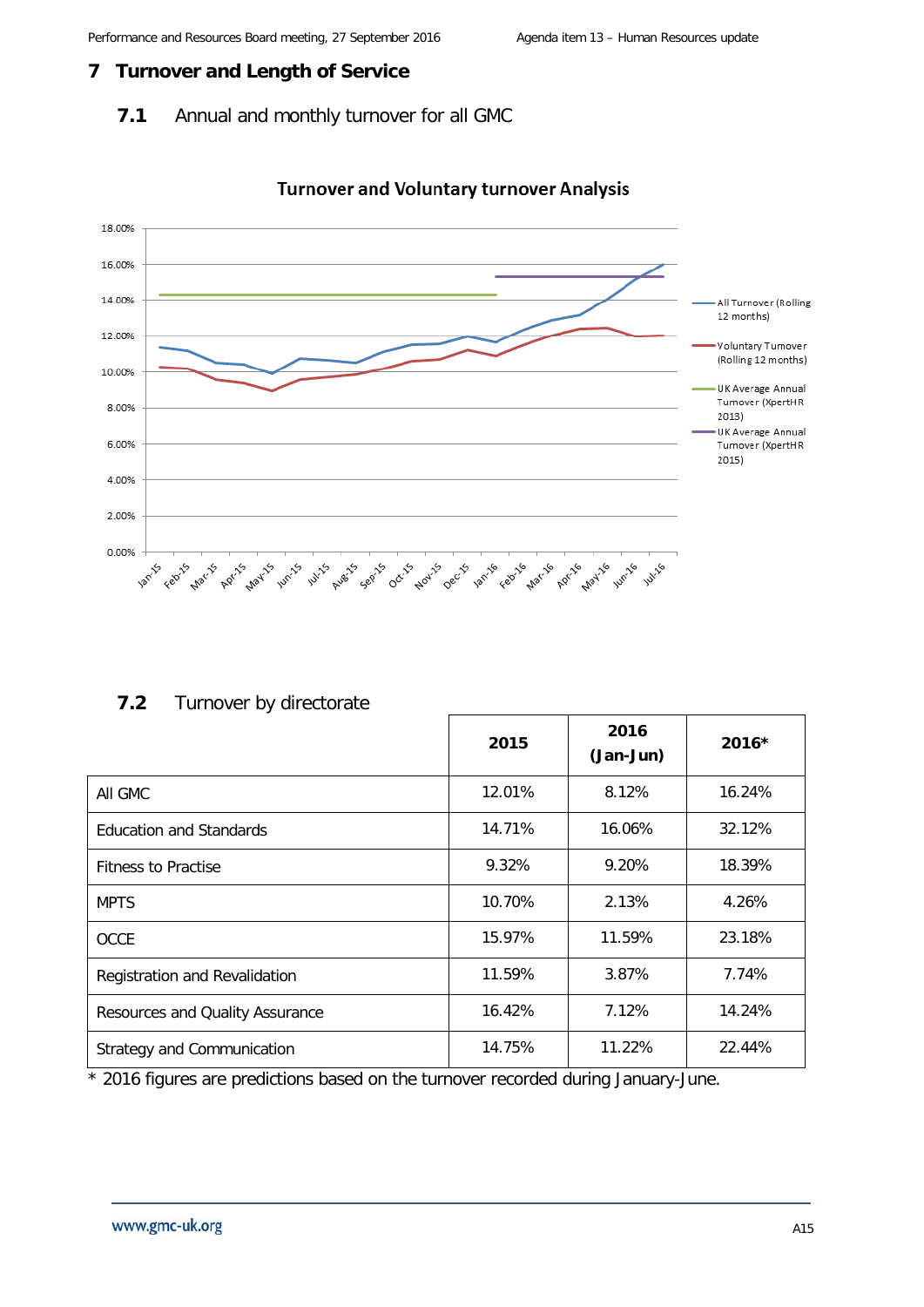### **7.3** Turnover by Level

|            | 2015   | 2016<br>$(Jan-Jun)$ | 2016*  |
|------------|--------|---------------------|--------|
| All GMC    | 12.01% | 8.12%               | 16.24% |
| Level 1    | 0.00%  | 12.50%              | 25.00% |
| Level 1AD  | 0.00%  | 4.01%               | 8.02%  |
| Level 2    | 6.89%  | 8.94%               | 17.88% |
| Level 2A   | 11.12% | 8.58%               | 17.16% |
| Level 3    | 9.42%  | 8.25%               | 16.50% |
| Level 4    | 12.13% | 8.17%               | 16.34% |
| Level 5    | 17.77% | 7.89%               | 15.78% |
| Level 6    | 17.49% | 7.90%               | 15.80% |
| Apprentice | 16.67% | 0.00%               | 0.00%  |

\* 2016 figures are predictions based on the turnover recorded during January-June.

### **7.4** Turnover comparison

#### **GMC Employee Turnover Comparison 2016**



\* XpertHR Labour turnover rates 2015 survey

\*\* NHS Workforce Data Oct-2015

\*\*\* Voluntary turnover includes Resignation, Voluntary Redundancy, and Normal Retirement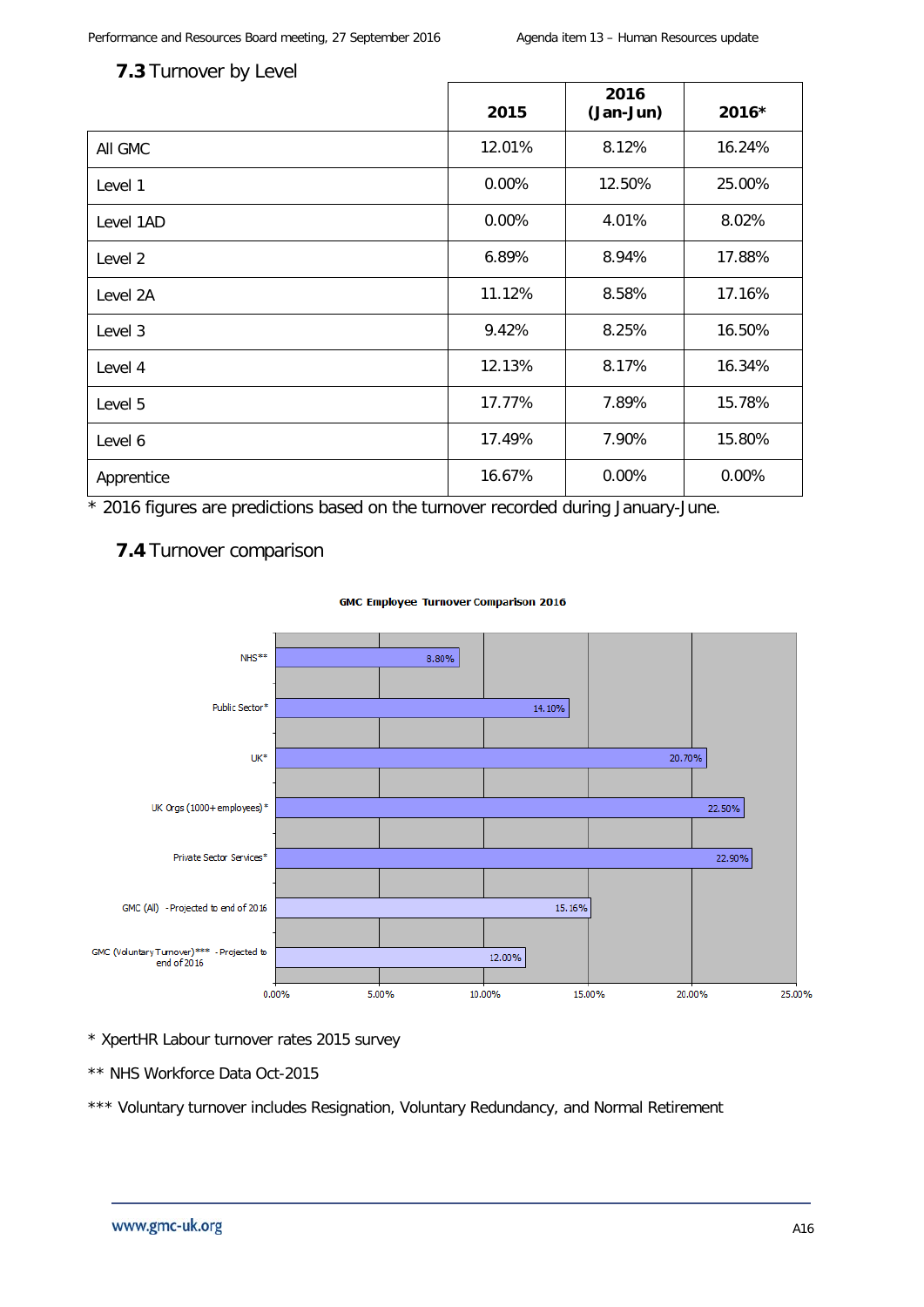### **7.5** Average length of service



### **7.6** Average length of service by directorate



### Average length of service (in years)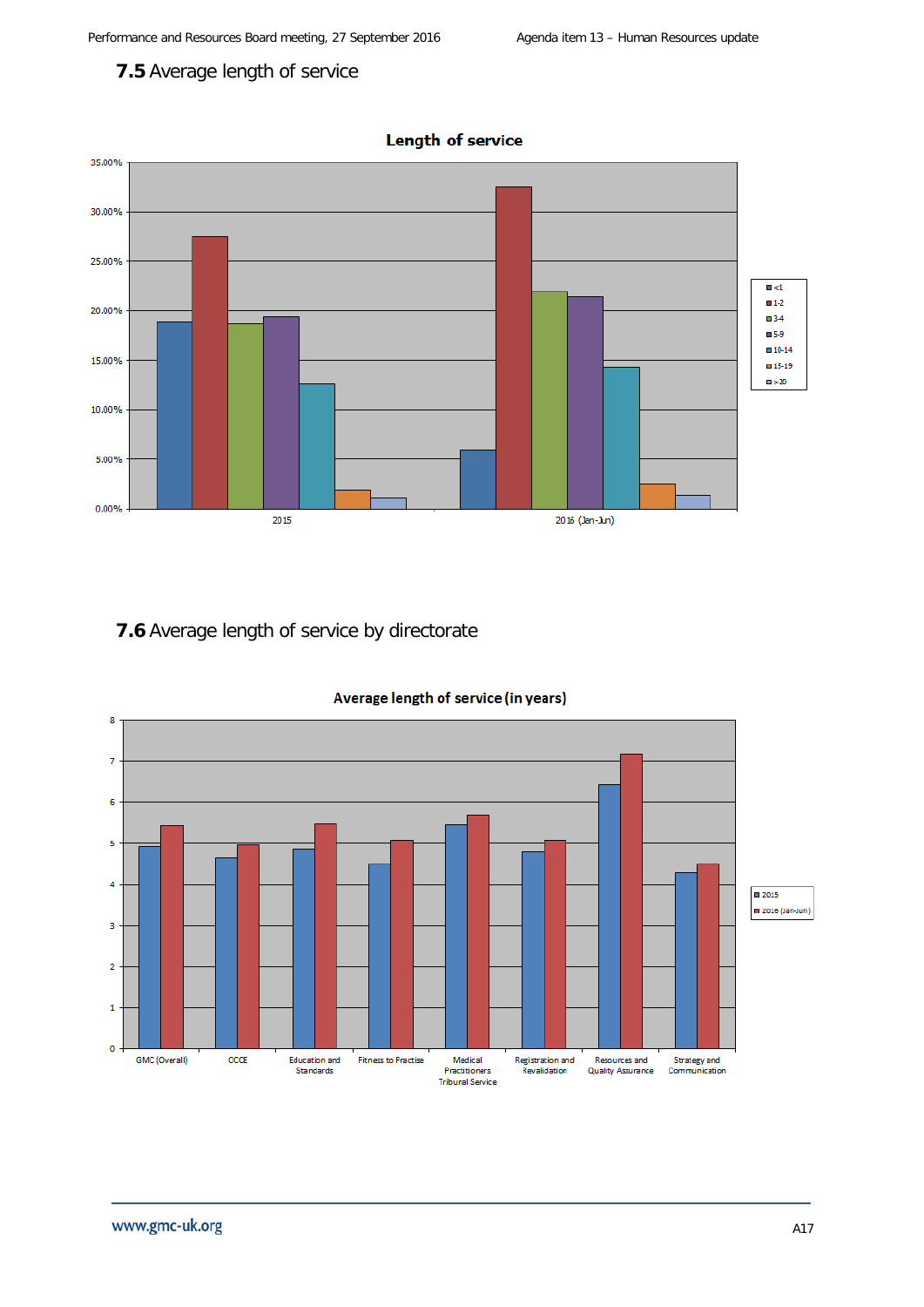### **8 Employee Absence**

### **8.1** Annual and monthly absence figures for all GMC



**GMC Sickness Absence** 

### **8.2** Sickness by Directorate



#### **Sickness Absence by Directorate**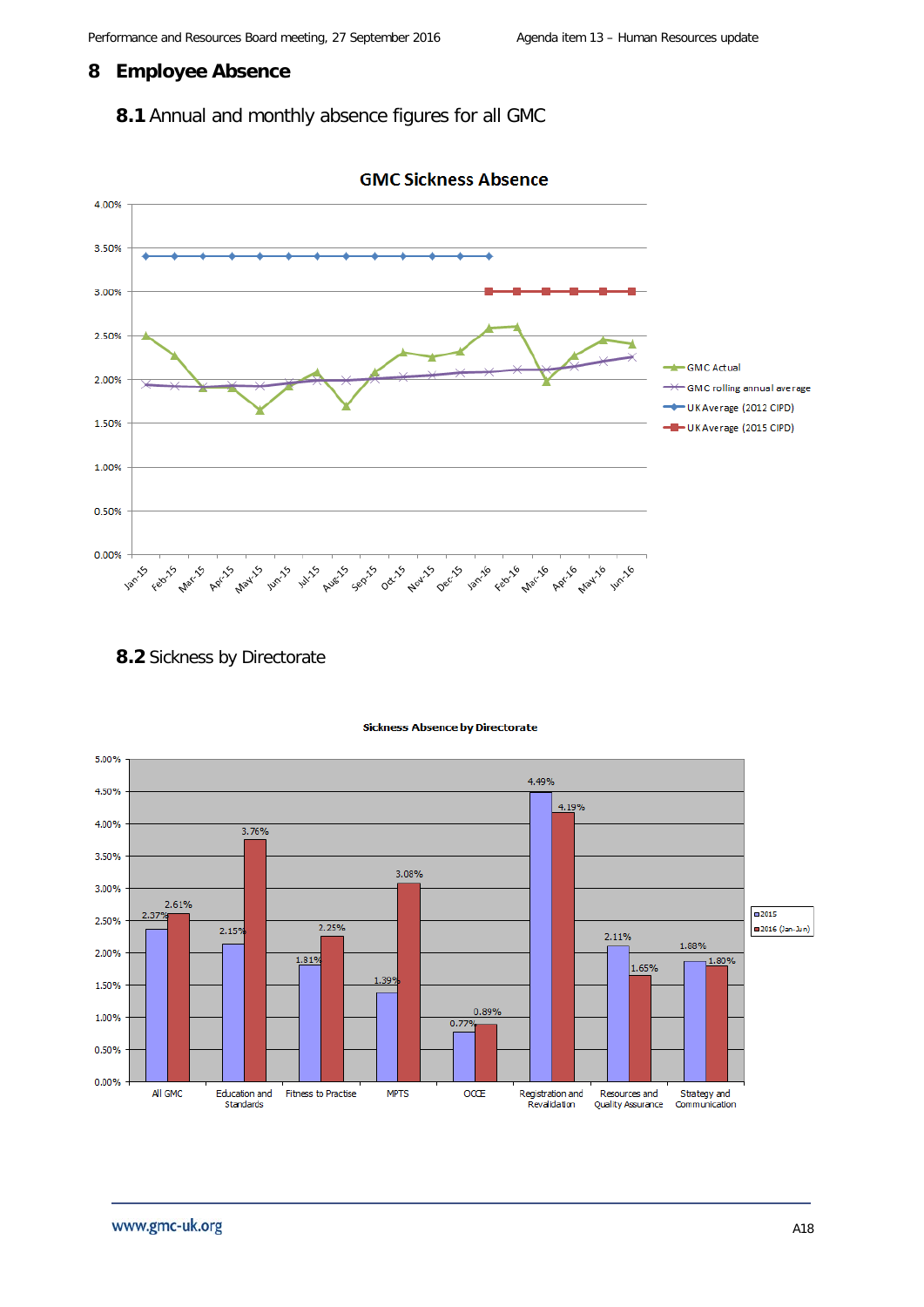### **8.3** Sickness by Reason



Sickness Absence by Reason - 2016

### **8.4** Sickness Absence comparison with other sectors



#### GMC Sickness Absence Rate (Days) compared to CIPD Absence Management Report 2016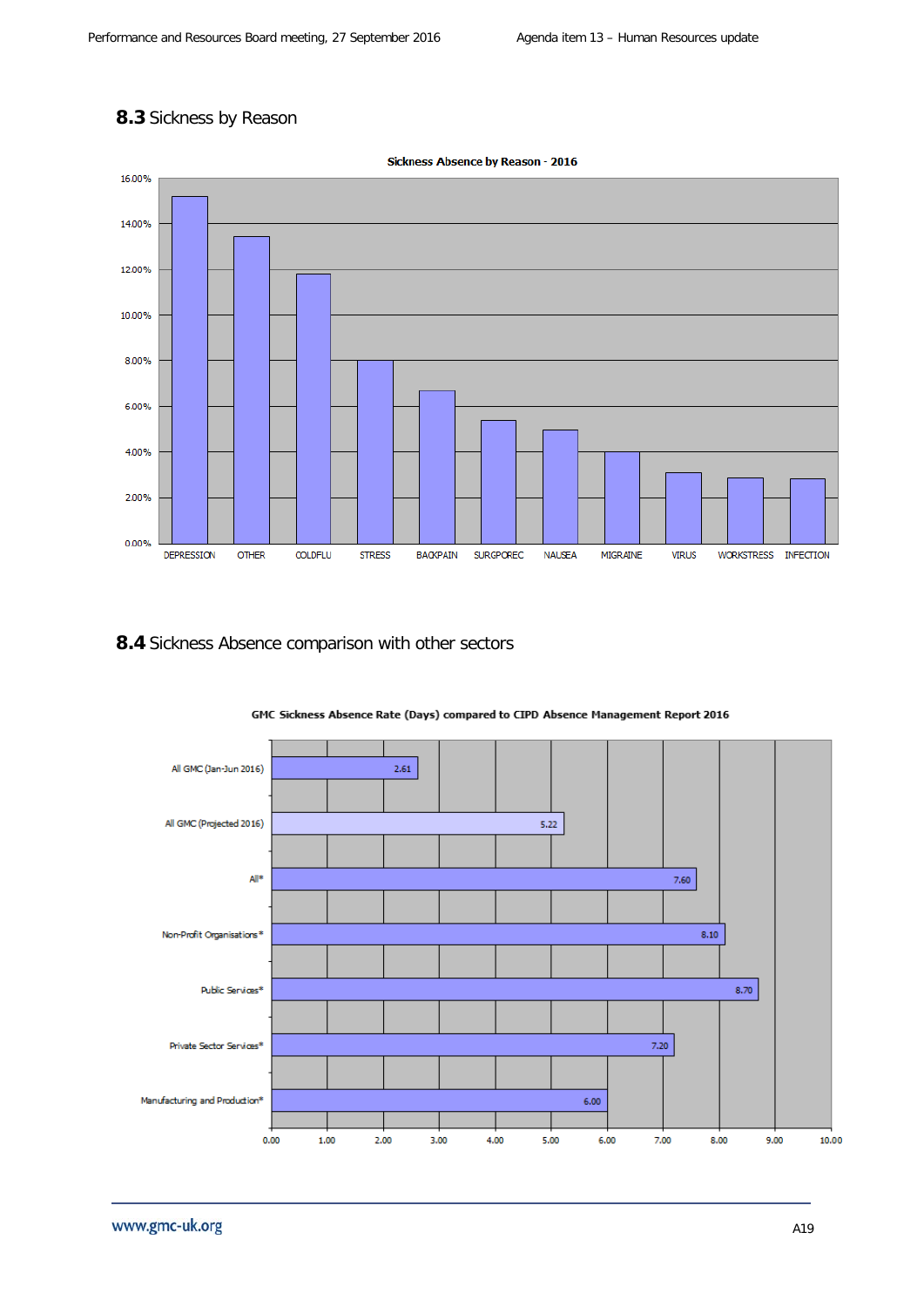### **9 GMC Comparison Charts**

### **9.1** Gender



### **GMC Gender Comparison Chart**

### **9.2** Ethnicity

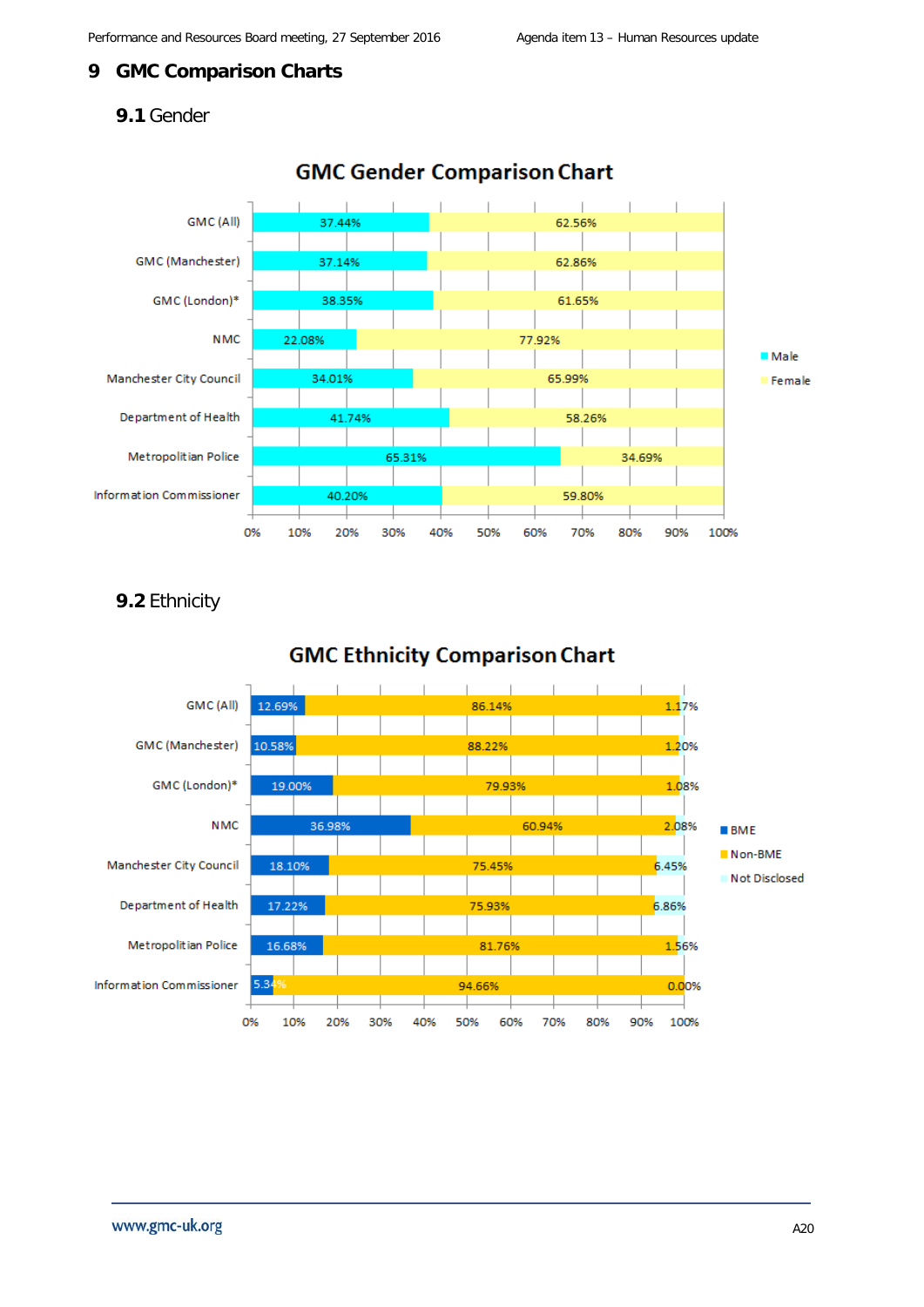### **9.3** Age Range



### **9.4** Religious Belief



### **GMC Religious Belief Comparison Chart**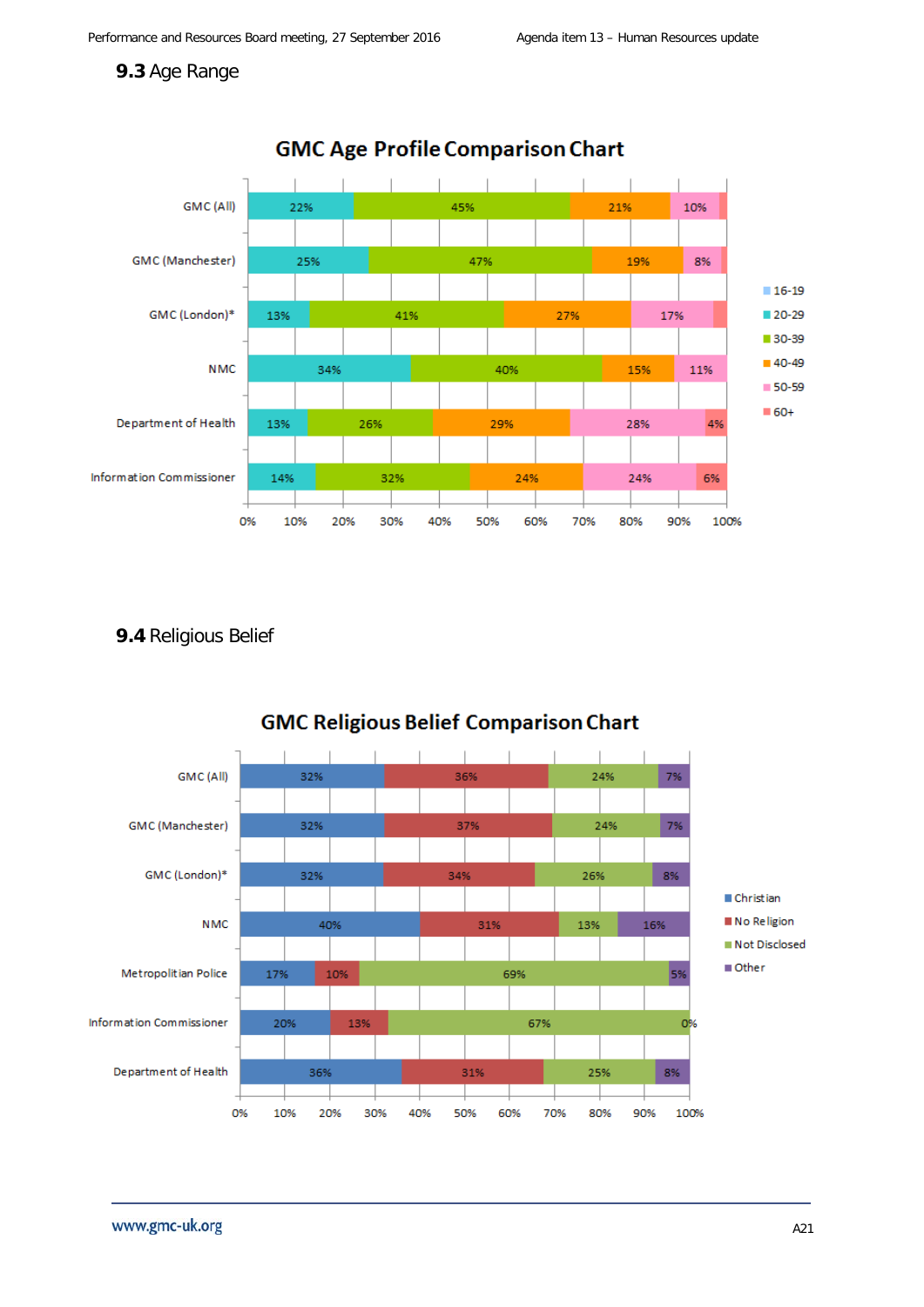### **9.5** Sexual Orientation

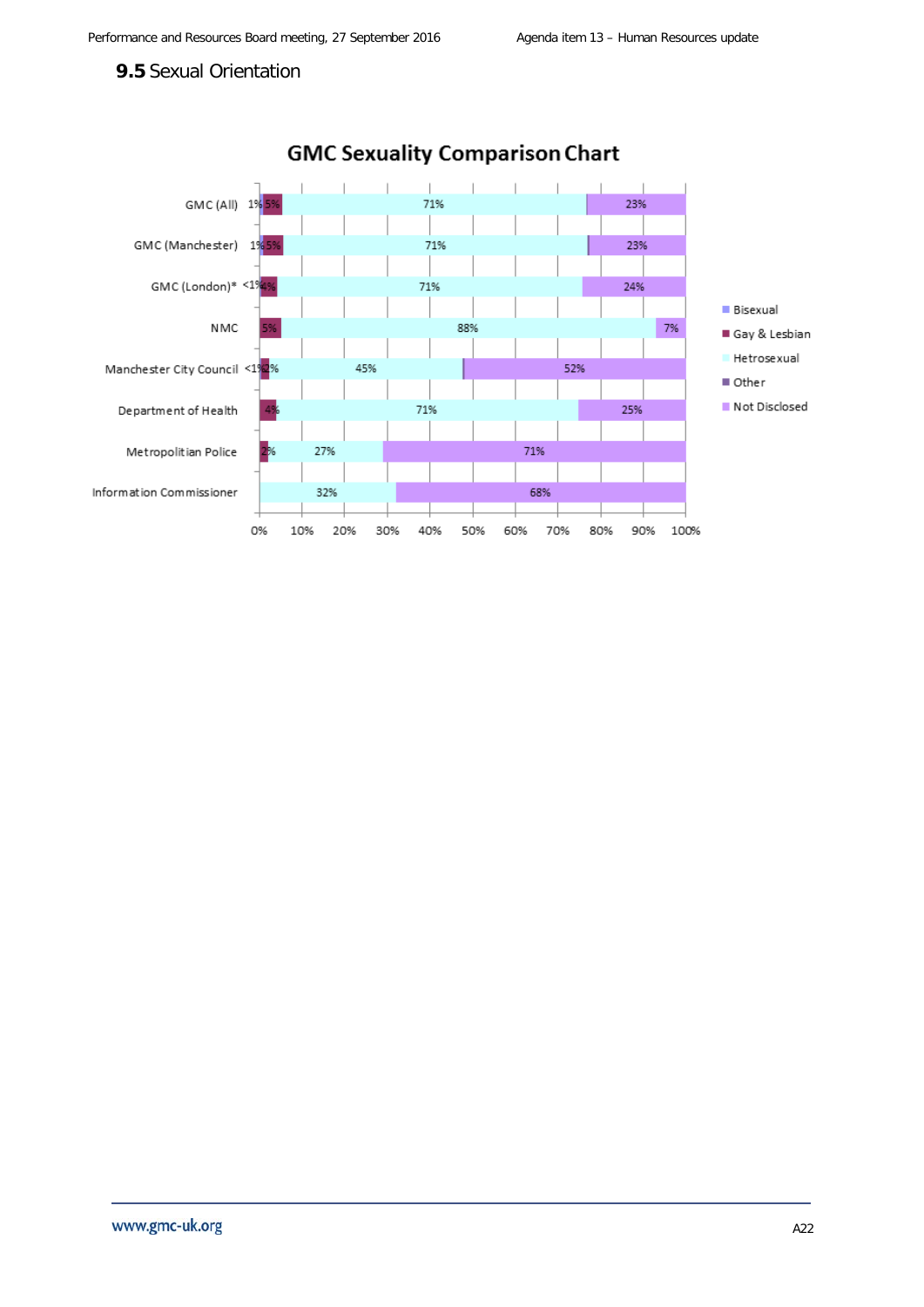

### **Investors in People question bank created for General Medical Council**

The following questions will require to be answered from the following four point scale (there is a neither agree nor disagree statement so the 4 point scale does not allow people to choose to 'sit on the fence').

- 1) Strongly Disagree
- 2) Disagree
- 3) Agree
- 4) Strongly Agree

#### **Leading**

- 1. I understand why GMC exists
- 2. I have clear and regular two way conversations with my manager
- 3. My manager supports myself and colleagues to deliver our objectives
- 4. I give feedback to my manager on the support they provide
- 5. I understand what GMC cares about (i.e. its values)
- 6. I am led, managed and developed in accordance with our values
- 7. I am motivated to act in line with our values
- 8. People behave in line with our values
- 9. We do the right thing in accordance with our values rather than simply the easiest
- 10. I have access to the right knowledge and information to do my job
- 11. I am able to make improvements to the way I do my job
- 12. I am involved in decisions that have an impact on my role
- 13. My manager trusts me to make appropriate decisions
- 14. My manager involves me when defining my decision making boundaries

#### **Supporting**

- 15. I can clearly see how my role supports GMC to achieve its goals and ambitions
- 16. I am involved in setting the objectives for my role that supports the performance of our team
- 17. I have open and honest conversations about my performance
- 18. My performance is regularly reviewed against our values
- 19. We measure how we are performing and use the result to improve our performance
- 20. I am recognised and rewarded in a way that motivates me
- 21. The way we are recognised and rewarded is regularly reviewed and updated
- 22. Our achievements are appropriately recognised and celebrated
- 23. We are rewarded for behaving in line with our values as well as what we achieve.
- 24. I have clear accountability in my role that avoids duplication of effort elsewhere
- 25. My role is interesting and utilises my skills and capabilities
- 26. The processes within GMC support me to make appropriate decisions
- 27. I am encouraged to work with others across GMC to share information and experience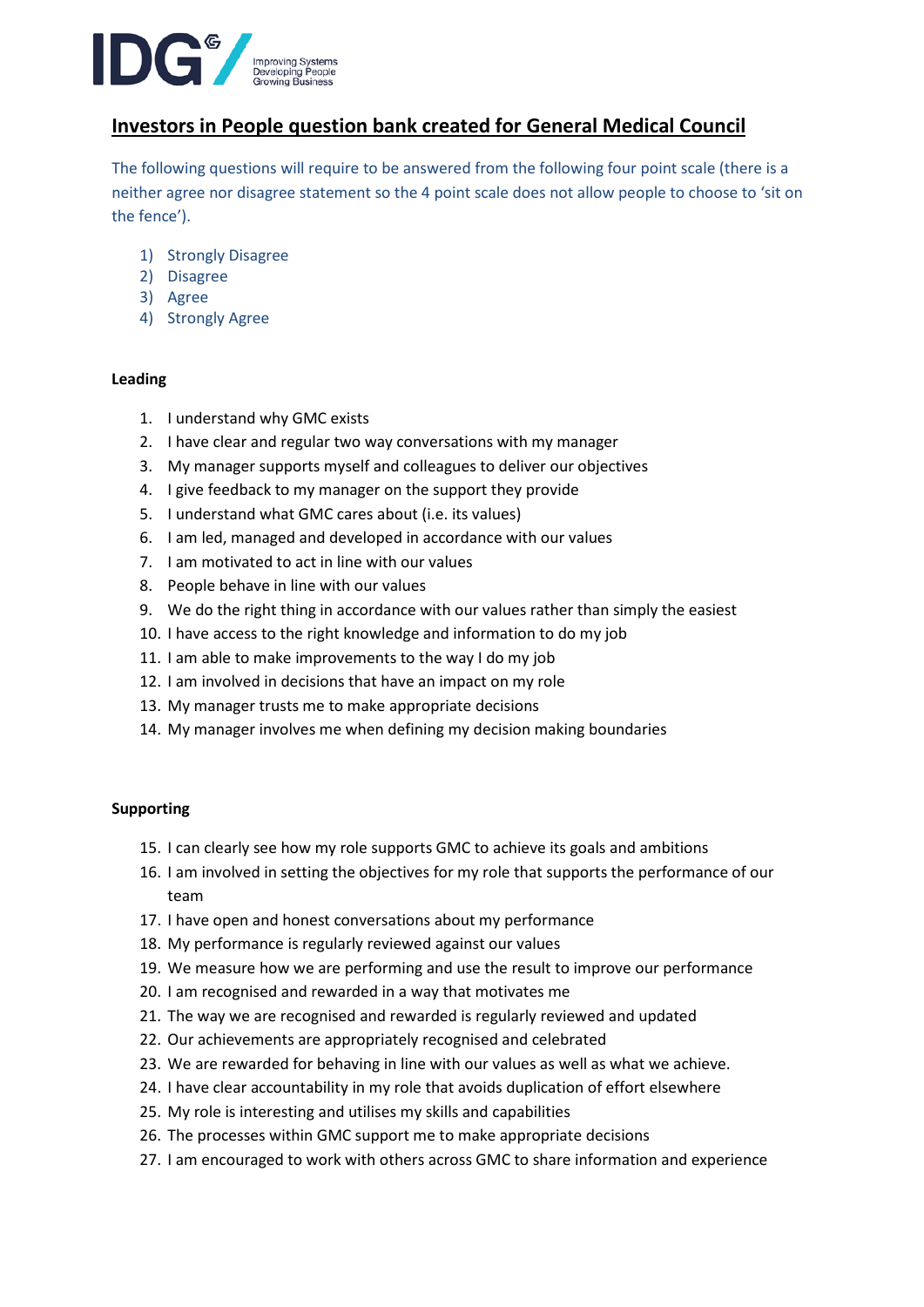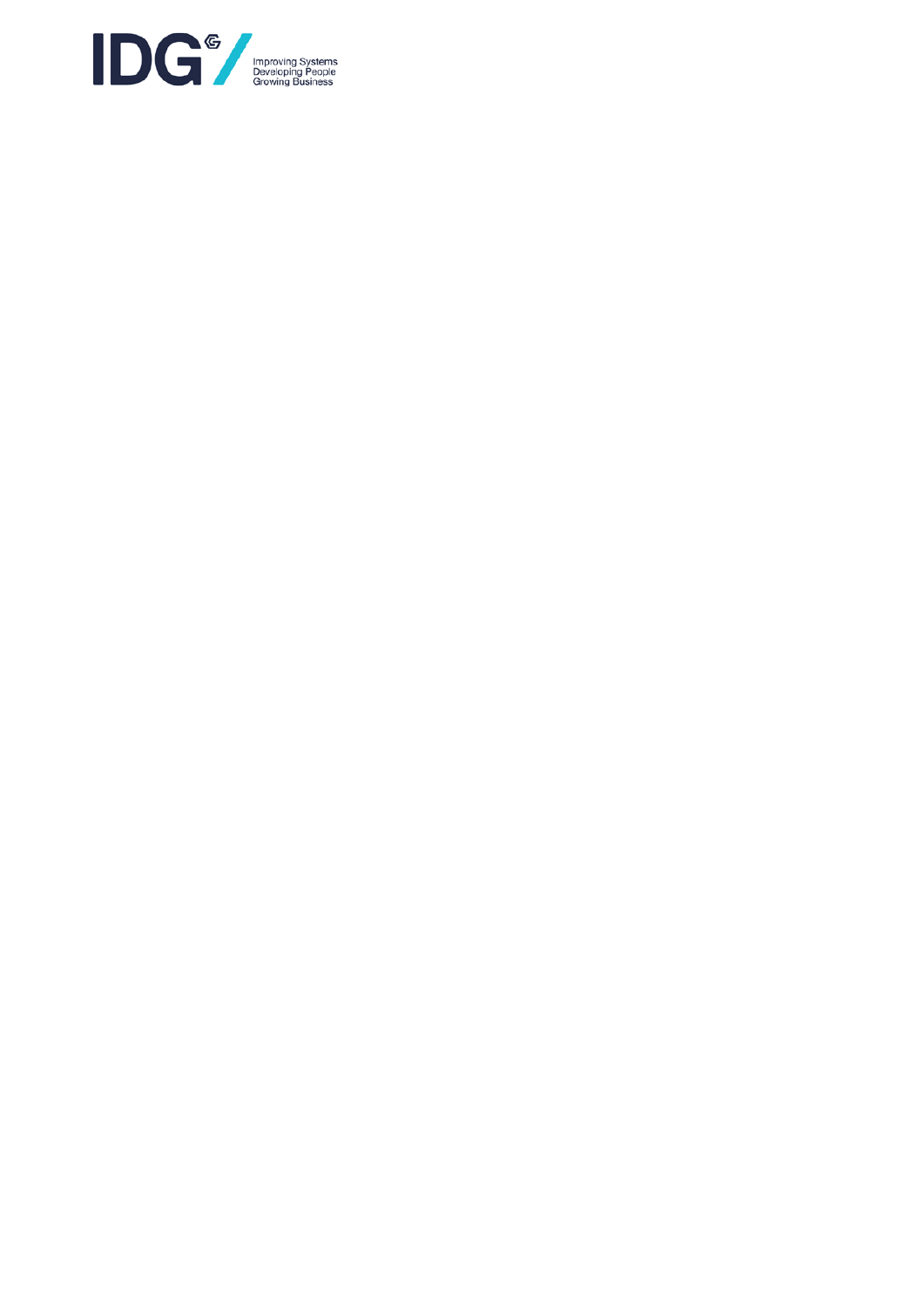

#### **Improving**

- 28. We recruit the right people in a manner that supports our objectives
- 29. I am developed in a way that I would describe as innovative
- 30. I am inspired to achieve my full potential at GMC
- 31. I have the opportunity to put new skills and knowledge into practice
- 32. The right people are made available at the right time to enable us to achieve our objectives
- 33. We evaluate what we are learning to improve our performance
- 34. Ideas from outside GMC are used to improve how I am managed and developed
- 35. We are encouraged to learn from our mistakes
- 36. We are passionate about generating and implementing new ideas to achieve improvements
- 37. We are involved in long term planning that focuses on our challenges
- 38. I believe this is a great place to work
- 39. When changes take place we seek to measure the impact and make improvements for the future
- 40. Our people are reflective of the community we serve
- 41. We measure the impact we have on the communities we serve
- 42. Volunteering in wider charitable activities is encouraged

### **Any Additional Questions**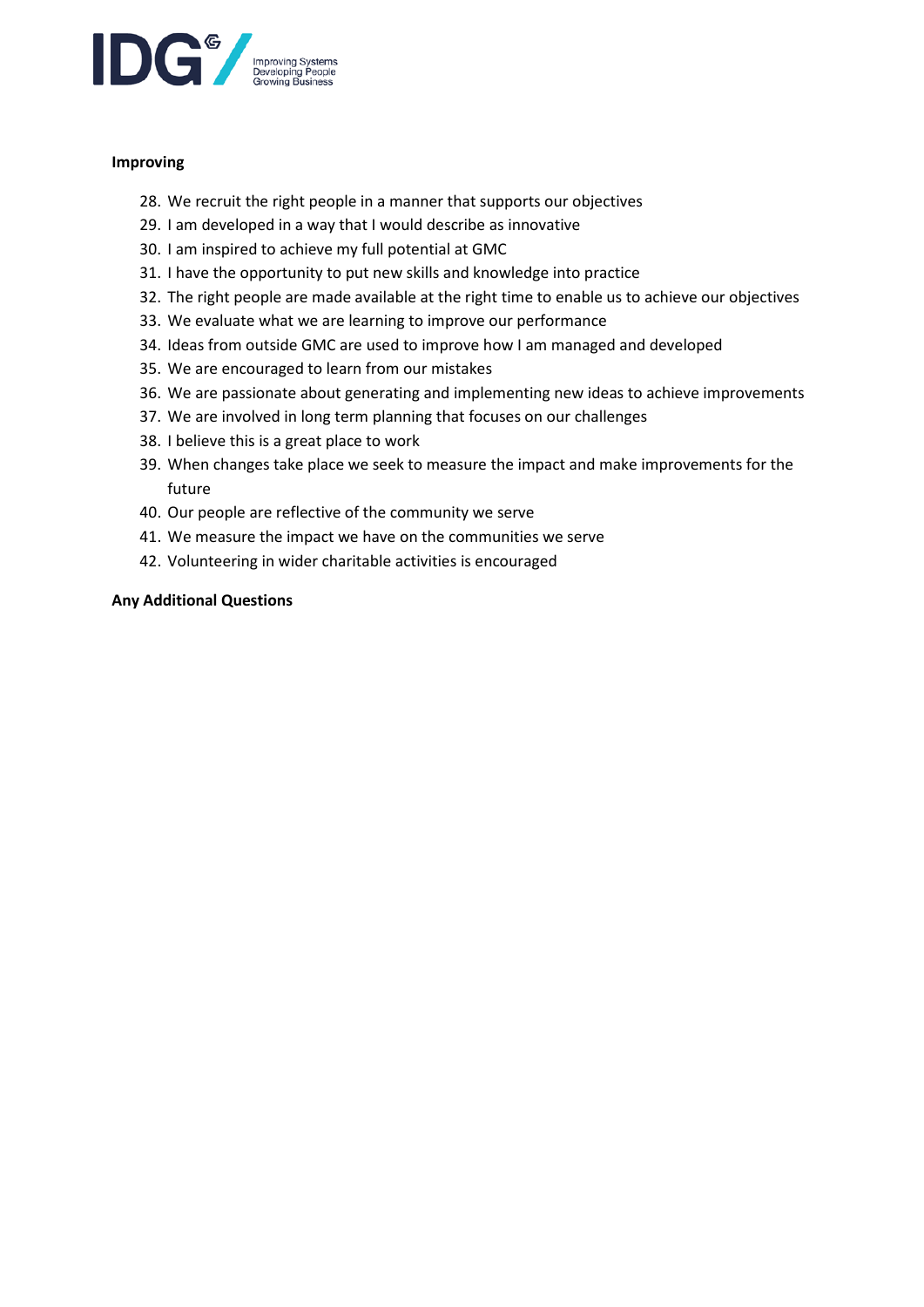### The new Standard

- [Key indicators](https://www.investorsinpeople.com/iip-standard?qt-lp_new_standard=0#qt-lp_new_standard)
- [The performance model](https://www.investorsinpeople.com/iip-standard?qt-lp_new_standard=1#qt-lp_new_standard)

### The Investors in People Standard

The Standard explores practices and outcomes within an organisation under three performance headings: leading, supporting and improving. Under each heading, we have identified three key indicators.



### Leading

Creating purpose in a fast changing environment whilst motivating through change have become essential skills for many roles. Outperforming organisations foster leadership skills at every level of the organisation to deliver outstanding results.

1. Leading and inspiring people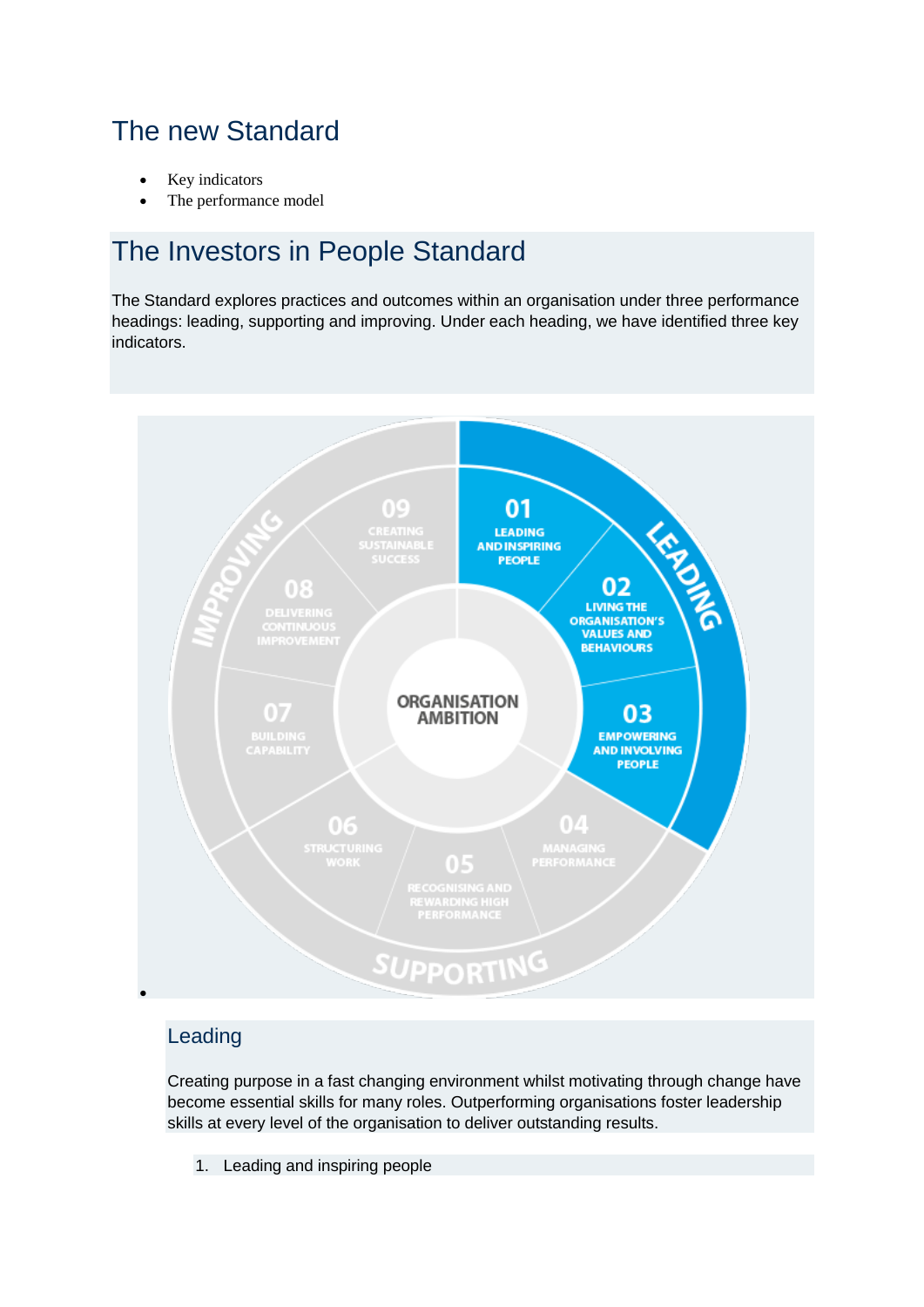Leaders make the organisation's objectives clear. They inspire and motivate people to deliver against these objectives and are trusted by people in the organisation.

2. Living the organisation's values

People and leaders act in line with the organisation's values at all times. They have the courage and support to challenge inconsistent behaviours.

3. Empowering and involving people

There is a culture of trust and ownership in the organisation where people feel empowered to make decisions and act on them.



### **Supporting**

For many, constant change is now normal. Successful organisations are moving towards flatter structures to enable faster decision-making, customer focus and agility. Reduced overheads, better service for customers and more successful organisations are the benefits of this approach.

1. Managing performance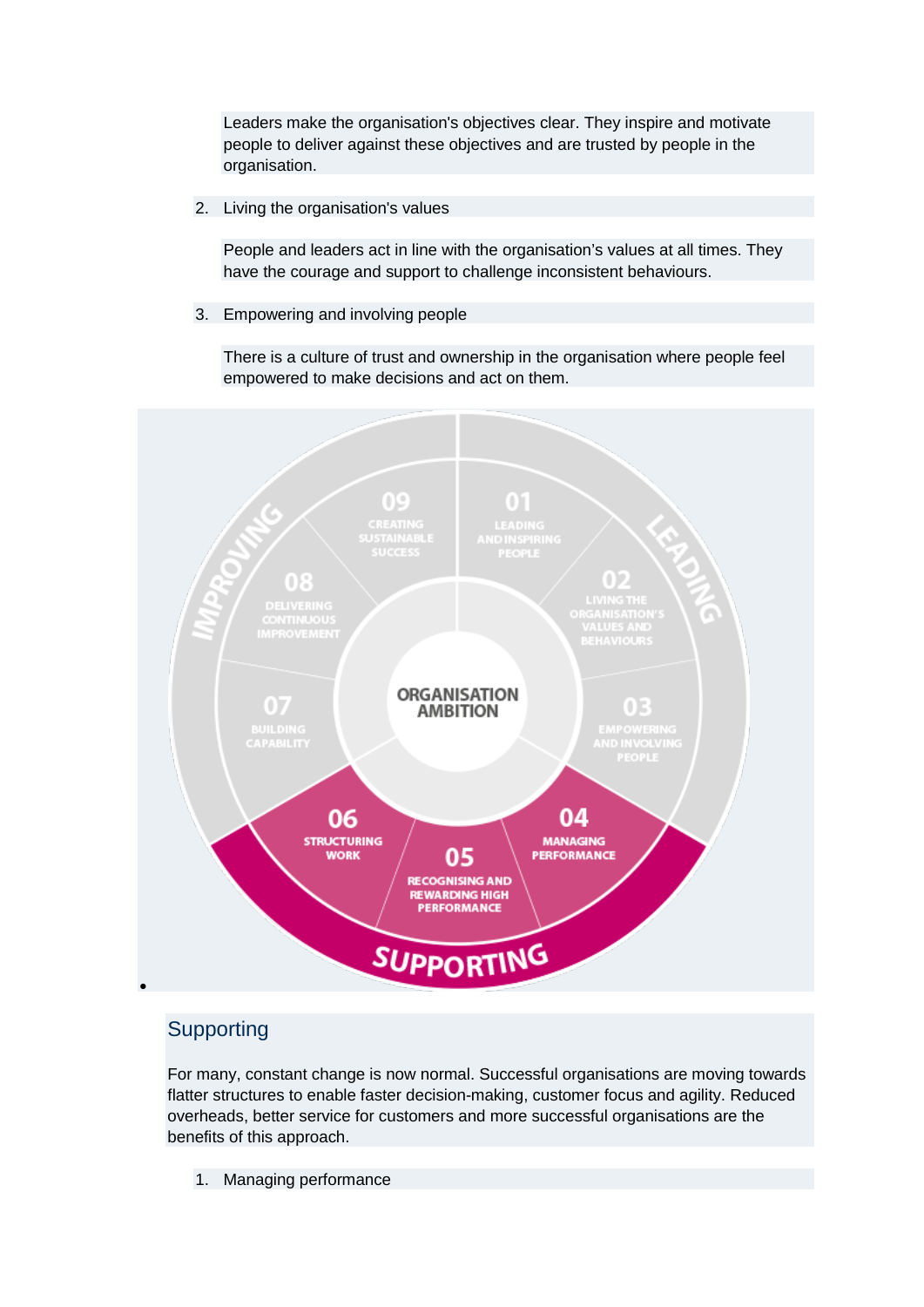Objectives within the organisation are fully aligned, performance is measured and feedback is used.

2. Recognising and rewarding high performance

Recognition and reward is clear and appropriate, creating a culture of appreciation where people are motivated to perform at their best.

3. Structuring work

The organisation is structured to deliver the organisation's ambition. Roles are designed to deliver organisational objectives and create interesting work for people, whilst encouraging collaborative ways of working.



### Improving

The best organisations are always looking for opportunities to improve by seeking every marginal gain. They know that every small change adds together to enable them to constantly outperform.

1. Building capability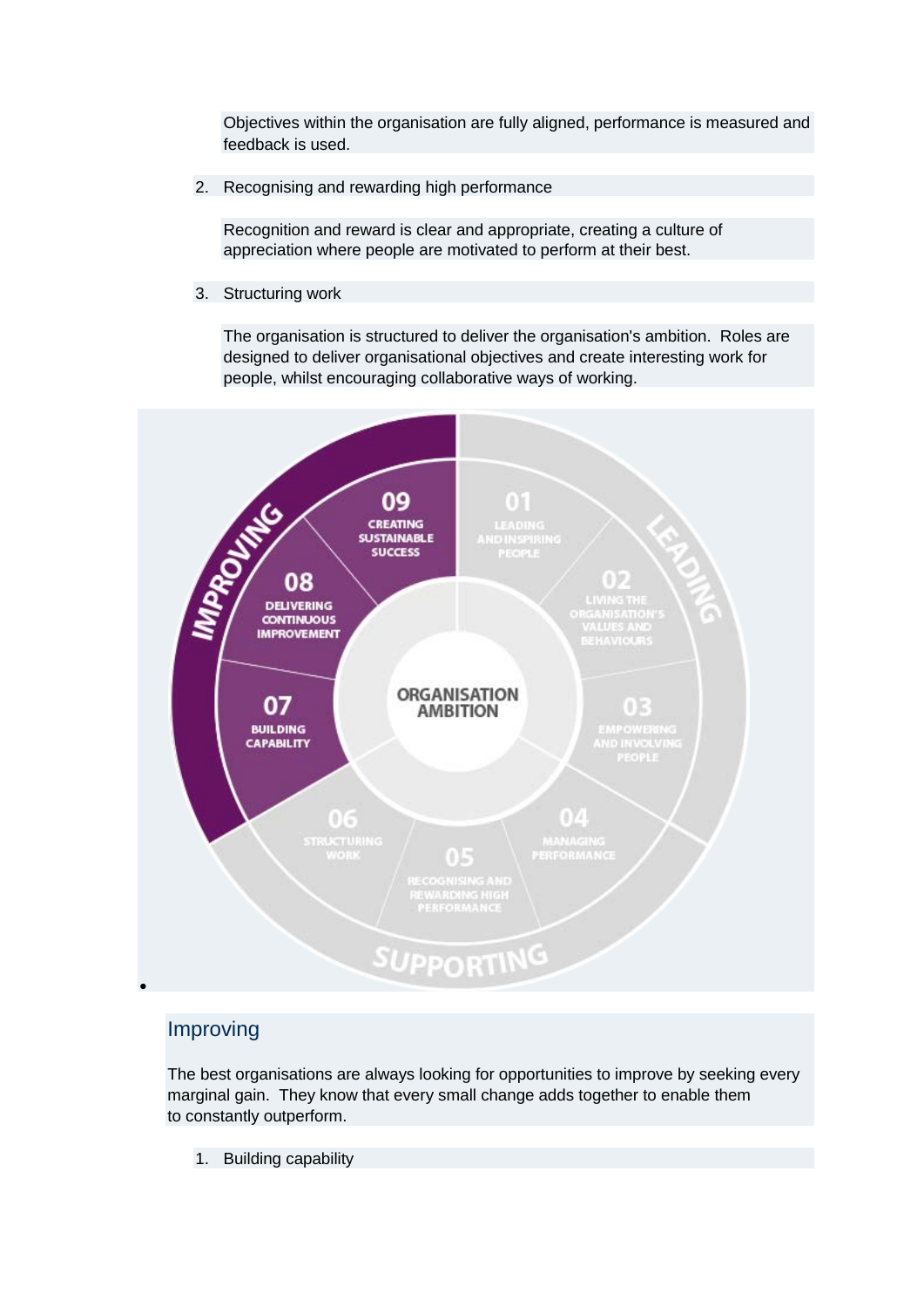People's capabilities are actively managed and developed. This allows people to realise their full potential and ensures that the organisation has the right people at the right time for the right roles.

2. Delivering continuous improvement

There is a focus on continuous improvement. People use internal and external sources to come up with new ideas and approaches, supported by a culture that encourages innovation.

3. Creating sustainable success

The organisation has a focus on the future and is responsive to change. Leaders have a clear understanding of the external environment and the impact this has on the organisation.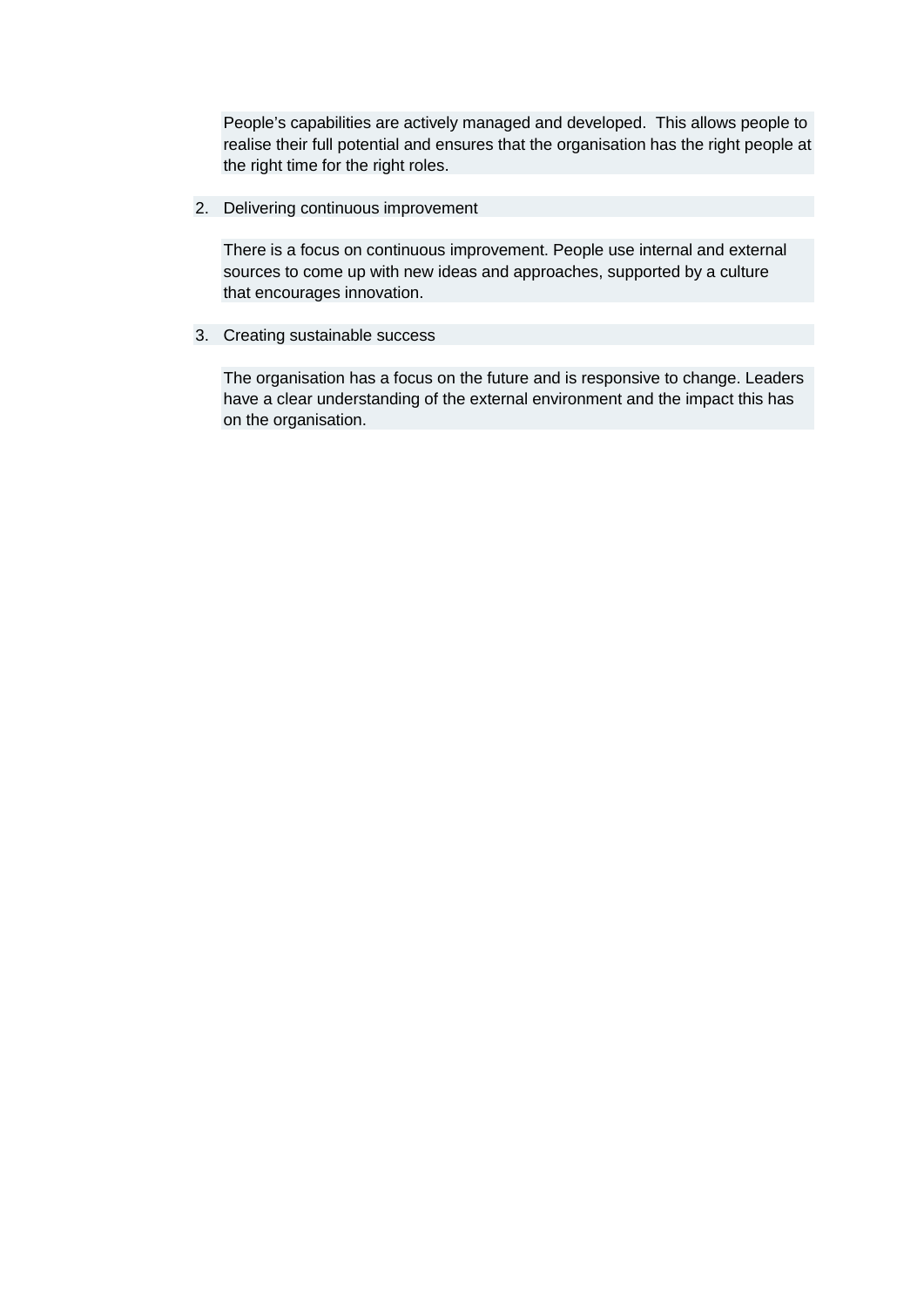### **13 – Human Resources update**

# General **Medical** Council

## **13 – Annex C**

### **Apprenticeships Overview**

- **1** The Apprenticeship Levy will take effect on 6 April 2017. The GMC will pay approximately £200,000 per year, 0.5% of the GMC's annual pay bill. The levy can only be used to fund apprenticeships. According to government research, 70% of employers recuperate apprentice costs within two years through increased productivity and improved quality of service.
- **2** The introduction of the apprenticeship levy provides an opportunity for us to review our apprentice strategy.

### **Background**

- **3** In 2015 the government announced the apprenticeship levy and its vision to create three million apprenticeships in England by 2020.
- **4** This levy comes into effect on 6 April 2017 and will be paid monthly through the payroll system into a digital apprentice account for the GMC.
- **5** These funds may only be spent through the digital account on apprenticeship training and assessment and not salary.

### **Transition plan**

- **6** Our existing year one apprentices recruited in September 2016 on a 12 month fixed term contract will continue under the current scheme. This training is funded directly by the government at no cost to the GMC.
- **7** From April 2017 the GMC will pay for apprenticeship training using the levy funds. This will include include year two training of the 2016 apprentices who ae successful in their role in year one.
- **8** We will also scope and research apprenticeship programmes the GMC could replicate use for both new and existing staff. These might include options tied to both under